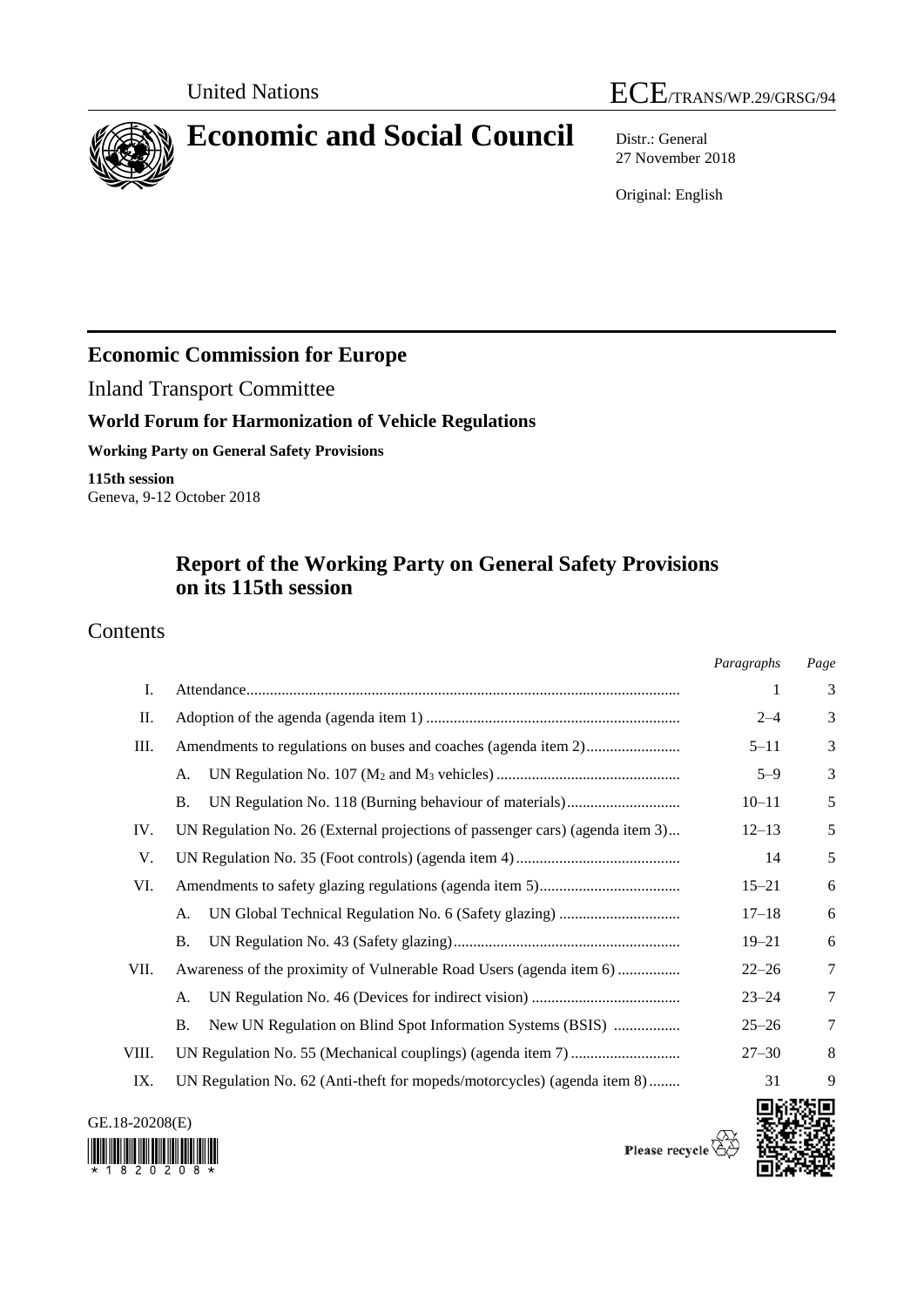#### **ECE/TRANS/WP.29/GRSG/94**

| X.     |                                                                                  |           | 9  |  |
|--------|----------------------------------------------------------------------------------|-----------|----|--|
|        | А.                                                                               | $34 - 36$ | 9  |  |
|        | Β.                                                                               | $37 - 42$ | 9  |  |
| XI.    |                                                                                  | $43 - 44$ | 11 |  |
| XII.   |                                                                                  | 45        | 11 |  |
| XIII.  | UN Regulation No. 116 (Anti-theft and alarm systems) (agenda item 12)            | $46 - 50$ | 11 |  |
| XIV.   | UN Regulation No. 121 (Identification of controls, tell-tales and indicators)    | $51 - 53$ | 13 |  |
| XV.    |                                                                                  | $54 - 55$ | 13 |  |
| XVI.   | UN Regulation No. 144 (Accident Emergency Call Systems) (agenda item 15)         | 56        | 14 |  |
| XVII.  | UN Regulation No. 0 (International Whole Vehicle Type Approval) (agenda item 16) | $57 - 58$ | 14 |  |
| XVIII. | $59 - 60$                                                                        |           |    |  |
| XIX.   | 61                                                                               |           |    |  |
| XX.    |                                                                                  | 62        | 15 |  |
| XXI.   |                                                                                  | $63 - 69$ | 15 |  |
|        | А.                                                                               | $63 - 64$ | 15 |  |
|        | Consolidated Resolution on the construction of vehicles (R.E.3)<br><b>B.</b>     | 65        | 15 |  |
|        | C.                                                                               | $66 - 67$ | 16 |  |
|        | D.                                                                               | $68 - 69$ | 16 |  |
| XXII.  |                                                                                  | 70        | 16 |  |

#### Annexes

|      |                                                                                           | 18 |
|------|-------------------------------------------------------------------------------------------|----|
| П.   | Amendments to ECE/TRANS/WP.29/GRSG/2018/24 on new draft UN Regulation on BSIS             |    |
| III. | Draft Supplement 2 to the 03 series of amendments to UN Regulation No. 110 (CNG and LNG   | 24 |
| IV.  | Draft Supplement 5 to UN Regulation No. 122 (Heating systems) (para. 54)                  | 27 |
| V.   | Corrigendum 1 to Revision 3 of UN Regulation No. 58 (Rear underrun protection) (para. 64) | 28 |
| VI.  |                                                                                           | 29 |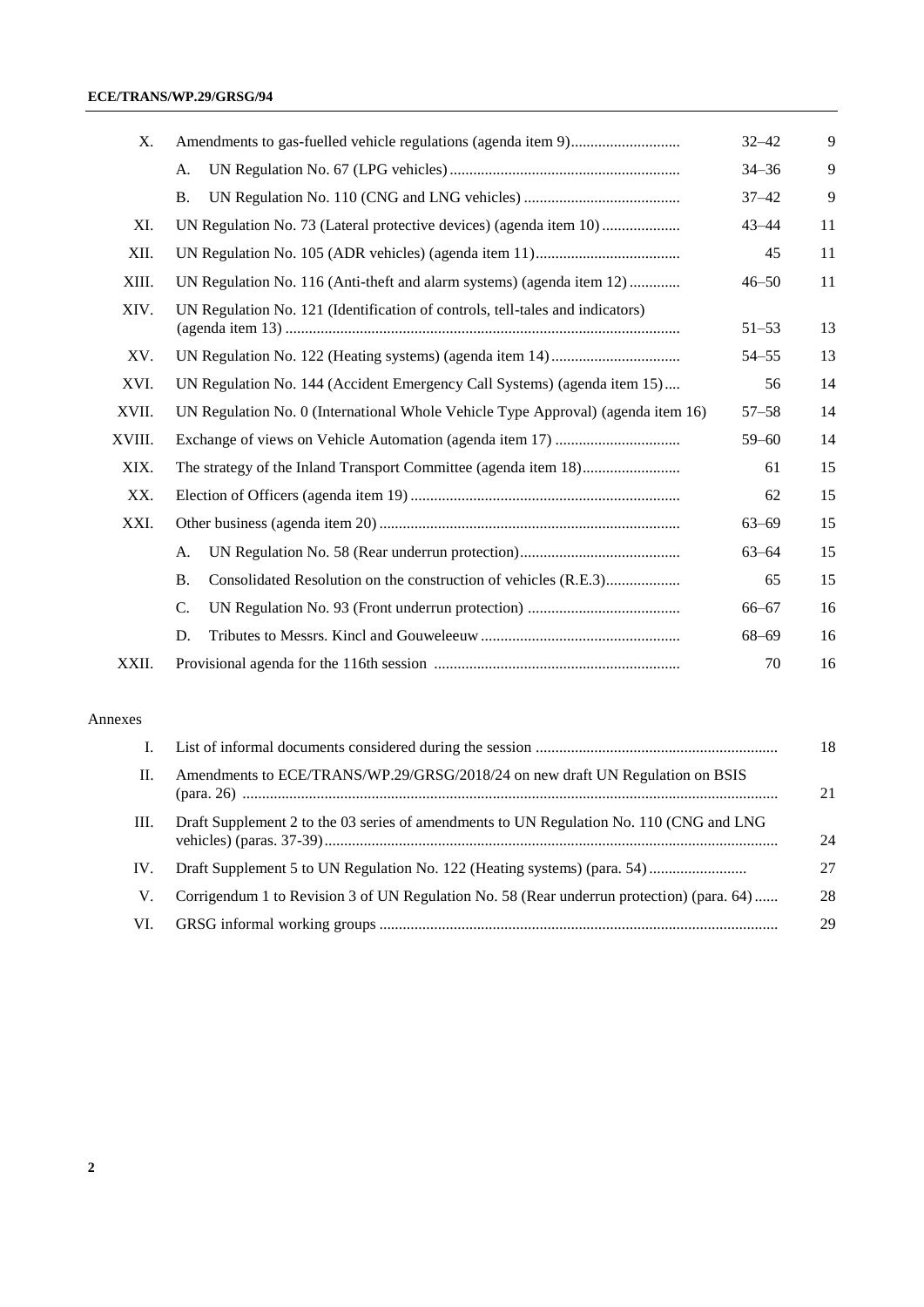### **I. Attendance**

1. The Working Party on General Safety Provisions (GRSG) held its 115th session from 9 to 12 October 2018 in Geneva. The meeting was chaired by Mr. A. Erario (Italy). Experts from the following countries participated in the work, following Rule 1(a) of the Rules of Procedure of the World Forum for Harmonization of Vehicle Regulations (WP.29) (ECE/TRANS/WP.29/690/Rev.1): Belgium, Canada, China, Czechia, Finland, France, Germany, Hungary, India, Israel, Italy, Japan, Kuwait, Latvia, Netherlands, Norway, Poland, Republic of Korea, Russian Federation, Serbia, Spain, Sweden, Switzerland, United Kingdom of Great Britain and Northern Ireland (United Kingdom) and Viet Nam. An expert from the European Commission (EC) participated. Experts from non-governmental organizations participated: European Association of Automotive Suppliers (CLEPA), Natural Gas Vehicles Association Europe (NGVA Europe), International Association for Natural Gas Vehicles (NGV Global), International Motorcycle Manufacturers Association (IMMA), International Organization for Standardization (ISO), International Organization of Motor Vehicle Manufacturers (OICA) and Liquid Gas Europe (LG Europe). Upon the special invitation of the Chair, experts from the International Association of the Body and Trailer Building Industry (CLCCR) and World Bicycle Industry Association (WBIA) participated.

### **II. Adoption of the agenda (agenda item 1)**

*Documentation*: ECE/TRANS/WP.29/GRSG/2018/10 and Add.1 Informal documents WP.29-175-25, GRSG-115-01 and GRSG-115-02

2. GRSG considered and adopted the agenda proposed for the 115th session.

3. GRSG also adopted the running order (GRSG-115-01) as proposed by the Chair. GRSG noted GRSG-115-02 on the main decisions and recommendations of the World Forum taken during its June 2018 session (ECE/TRANS/WP.29/1139 and Add.1). Upon the request by the Inland Transport Committee (ITC) to consider establishing a dedicated working party on vehicle automation, WP.29 had agreed to convert the Working Party on Brakes and Running Gear (GRRF) into the Working Party on Automated/Autonomous and Connected Vehicles (GRVA) and to reallocate certain tasks such as tyres to the Working Party on Noise (GRB) and coupling devices to GRSG (WP.29-175-25). GRVA would oversee the remaining topics from GRRF and encompass activities on vehicle automation. The coordination between the working parties (GRs) on the different vehicle automation activities would remain with WP.29. The WP.29 decision had taken effect immediately, but would have to be confirmed by ITC in February 2019.

4. The informal documents distributed during the session are listed in Annex I to this report. The GRSG informal working groups are listed in Annex VI.

### **III. Amendments to regulations on buses and coaches (agenda item 2)**

#### **A. UN Regulation No. 107 (M<sup>2</sup> and M<sup>3</sup> vehicles)**

*Documentation*: Informal documents GRSG-114-05, GRSG-114-16, GRSG-115-04, GRSG-115-15, GRSG-115-26 and GRSG-115-41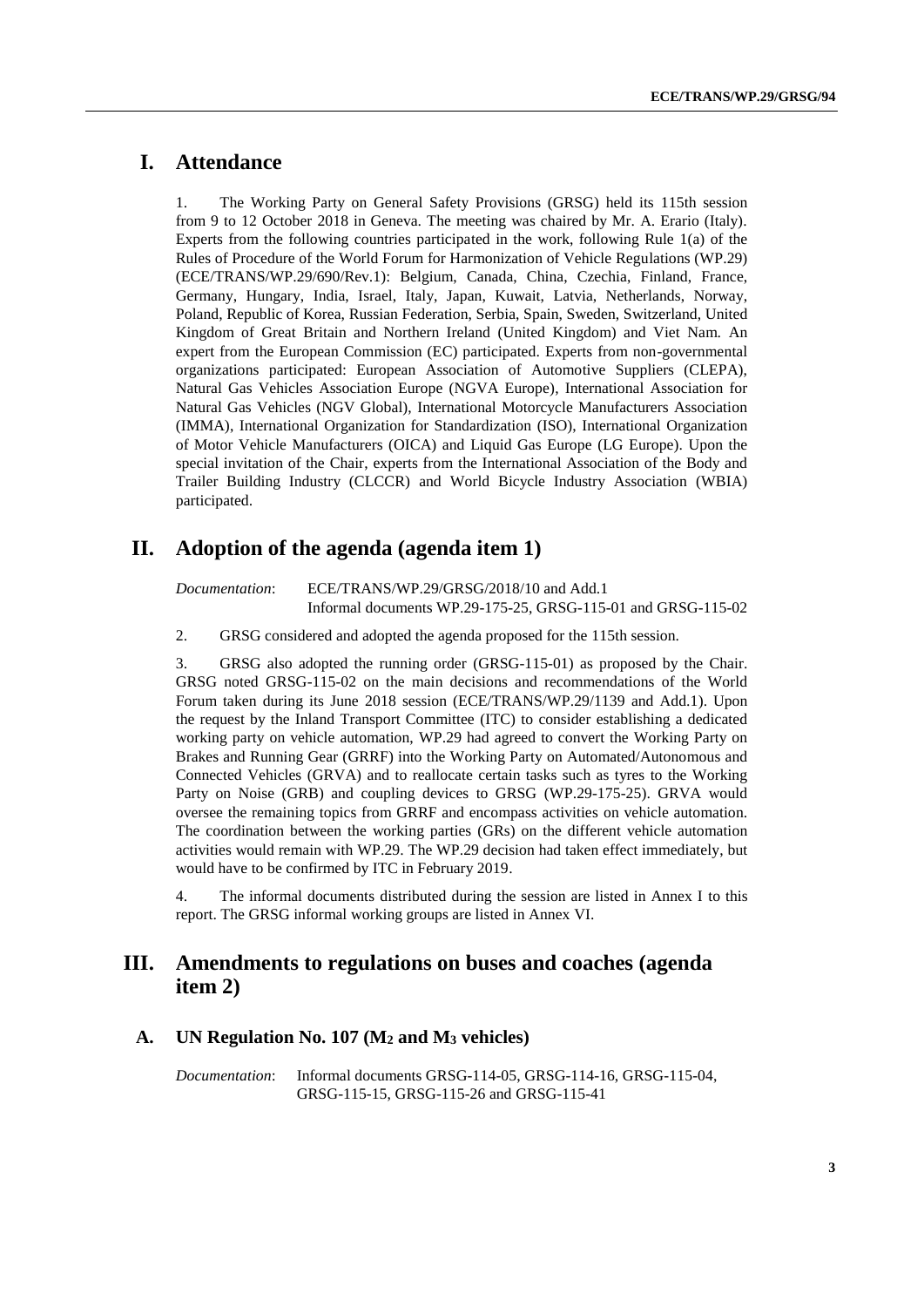5. The expert from Poland recalled the purpose of GRSG-114-05 on a possible error in Annex 11 of UN Regulation No. 107. The expert from OICA proposed to correct Annex 3 of several Supplements and series of amendments to the Regulation (GRSG-115-41). GRSG endorsed the amendments as reproduced below. The secretariat was requested to submit it to WP.29 and AC.1 as Corrigenda to Revisions 4 to 8 of UN Regulation No. 107 for consideration at their March 2019 sessions.

*Annex 3, paragraphs 7.2.3.1.1. to 7.2.3.1.3.,* should be deleted.

6. Referring to ECE/TRANS/WP.29/GRSG/2007/33 tabled by Germany on a new draft UN Regulation on frontal protection of buses, the expert from Norway presented GRSG-115-04 reiterating the need to enhance the protection and integrity of the compartment of the driver and any crew member of buses and coaches in case of a frontal collision. The expert from the United Kingdom reported on the rarity of statistical data available in his country on such accidents. He preferred receiving first some more research on causality data. The expert from Finland echoed that position and questioned if this subject was not a matter of passive safety falling under the responsibility of the Working Party on Passive Safety (GRSP). The expert from Germany was of the opinion that there are already a number of active safety systems available today.

7. Finally, GRSG agreed on the need to collect some accidentology data on frontal collisions of buses and coaches resulting in risks for the driver and/or crew member. The GRSG Chair invited all governmental experts to investigate on their national/regional statistical data and to provide the results to GRSG for consideration at its April 2019 session. GRSG agreed to keep GRSG-115-04 on the agenda as a reference document.

8. GRSG considered in detail GRSG-115-15, tabled by the expert from OICA, that clarified the transitional provisions for the approval of vehicles which are not affected by the latest 08 series of amendments to UN Regulation No. 107. The expert from EC underlined the urgency for adopting this additional provision to give certainty to contracting parties and manufacturers. Finally, GRSG endorsed the proposal as reproduced below. The secretariat was requested to submit it to WP.29 and AC.1 as a draft Supplement 1 to the 08 series of amendments to UN Regulation No. 107 for consideration at their March 2019 sessions.

#### *Insert a new paragraph 10.24.*, to read:

"10.24. Notwithstanding paragraphs 10.20. and 10.22., Contracting Parties applying this Regulation shall continue to accept type approvals granted to the 06 or 07 series of amendments to vehicles which are not affected by the 08 series of amendments."

9. The expert from Italy recalled the purpose of GRSG-114-16 and the discussion of GRSG at its previous session on new provisions for the possible approval of alternative equipment to improve the accessibility of people with reduced mobility, particularly on coaches. He introduced a revised proposal (GRSG-115-26) and underlined that the provisions for the installation of a lift were not aimed at replacing the current mandatory requirements on the vehicle accessibility for people with reduced mobility. The expert from the United Kingdom welcomed the proposal, but underlined that this alternative equipment was usually not part of the vehicle and could be considered as an after-market solution upon the choice of the coach operator. The expert from Finland stated that such a lift could not substitute a wheelchair ramp or platform. The experts from Germany and the Russian Federation endorsed that position and questioned if such a lift could even be type approved as a component or a separate part under UN Regulation No. 107. The expert from UK added that such devices needed the intervention of the driver and, in some cases, challenging manoeuvres by the disabled person. He also questioned the universality of the device for different angle of access (i.e. steeper steps). Taking into account multiple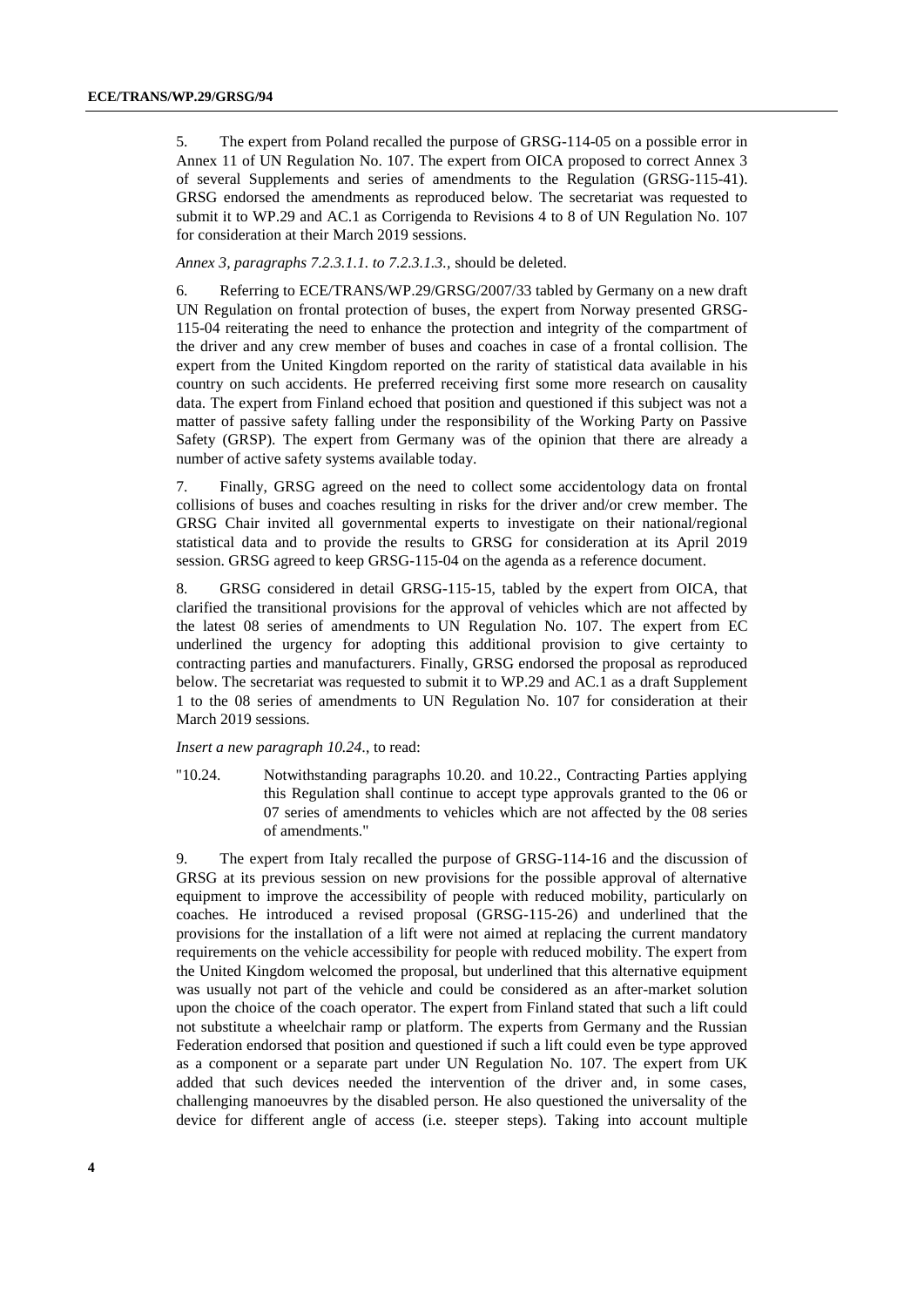possible technical solutions, a number of experts preferred that such alternative equipment not be part of the Regulation and, therefore not in the scope.

#### **B. UN Regulation No. 118 (Burning behaviour of materials)**

*Documentation*: Informal document GRSG-115-07

10. The expert from France, chairing the Informal Working Group (IWG) on the behaviour of the general construction of  $M_2$  and  $M_3$  vehicles in a fire event (BMFE), introduced GRSG-115-07 on the outcome of the recent meetings held in Berlin on 15 June 2018 and in Paris on 10 and 11 September 2018. He reported that IWG had identified mainly the need to strengthen the provisions of (a) UN Regulation No. 118 particularly on the toxicity and opacity of the smoke, its invasion and evacuation and (b) UN Regulation No. 107 on smoke extraction and fire detection systems, taking into account the safety instructions and functionalities of automatic opening of exits, luminous indicators and trajectories. GRSG welcomed the updated information by France on the progress of work and noted that the forthcoming meeting of IWG on BMFE was scheduled to be held in Madrid on 27 and 28 November 2018.

11. GRSG agreed to resume consideration of this subject at its next session.

### **IV. UN Regulation No. 26 (External projections of passenger cars) (agenda item 3)**

*Documentation*: ECE/TRANS/WP.29/GRSG/2018/17 Informal documents GRSG-115-08, GRSG-115-16 and GRSG-115-32

12. Referring to ECE/TRANS/WP.29/GRSG/2018/17, the expert from France introduced GRSG-115-08 that clarifies the requirements on windscreen wipers with a simple generic drawing of the areas concerned. The expert from EC supported the proposal. The expert from CLEPA was of the opinion that the clarification by France imposed more stringent requirements particularly for the wiper holder and would require a justification for evolving costs (GRSG-115-32). The expert from OICA endorsed the position of CLEPA. He suggested inserting transitional provisions and adopting the proposal as a new series amendments to UN Regulation No. 26. The Chair invited the experts from France and OICA to submit, in due time, a revised proposal including transitional provisions, for consideration at the next GRSG session on the basis of an official document.

13. The expert from OICA presented GRSG-115-16 amending the provisions for rear edges of the bonnet as they can be considered as not dangerous due to their location on the vehicle. The expert from EC raised a study reservation. GRSG requested the secretariat to circulate GRSG-115-16 with an official symbol for consideration at its next session.

### **V. UN Regulation No. 35 (Foot controls) (agenda item 4)**

*Documentation*: Informal document GRSG-115-17

14. The expert from OICA introduced GRSG-115-17 clarifying the measurement method for the lateral distances of the pedals to the nearest "wall" to the left. He added that the proposal should be introduced as a new series of amendments because the new provisions may result in some constraints for manufacturers. GRSG noted no objection and agreed to resume consideration at its next session on the basis of an official document.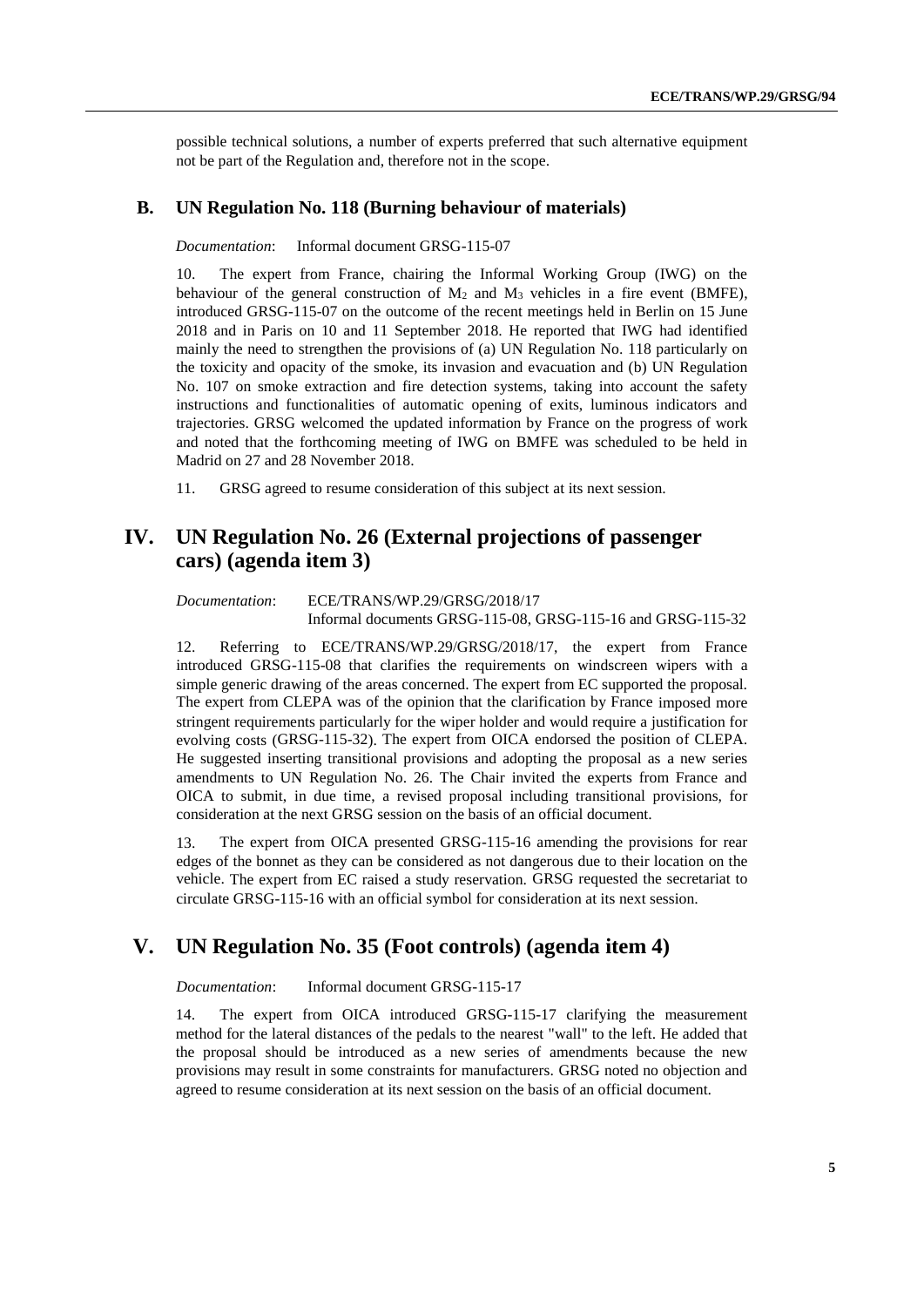### **VI. Amendments to safety glazing regulations (agenda item 5)**

*Documentation*: Informal document GRSG-115-35

15. The expert from the Republic of Korea, Chair of IWG on Panoramic Sunroof Glazing (PSG), introduced GRSG-115-35 on the progress of the group during its tenth meeting on 8 October 2018. The IWG Secretary added that no further research and testing activities on ceramic printer areas of glazing material had started and that an amendment to the UN regulations was premature. He concluded that IWG had preferred to adopt, in the meantime, a recommendation on ceramic printer areas.

16. GRSG endorsed the proposal and agreed to resume consideration on this subject at its session in April 2019 on the basis of a draft recommendation.

#### **A. UN Global Technical Regulation No. 6 (Safety glazing)**

*Documentation*: ECE/TRANS/WP.29/2018/167 Informal documents WP.29-175-30 and GRSG-115-38

17. GRSG noted the submission by India of ECE/TRANS/WP.29/2018/167 requesting the authorization to develop an amendment to UN Global Technical Regulation (UN GTR) No. 6 on safety glazing for consideration by the Executive Committee of the 1998 Agreement (AC.3) at its November 2018 session.

18. As a follow-up of WP.29-175-30, the expert from India introduced GRSG-115-38 to align UN GTR No. 6 on the optional use of laminated-glass panes with improved mechanical properties especially those for the front, exterior, forward-facing glazing of the upper deck of a double-deck vehicle. GRSG welcomed the proposal and agreed to resume consideration at its next session in April 2019. The secretariat was requested to circulate GRSG-115-38 with an official symbol.

#### **B. UN Regulation No. 43 (Safety glazing)**

*Documentation*: Informal documents GRSG-115-09 and GRSG-115-27-Rev.1

19. The expert from France introduced GRSG-115-09 to clarify in Annex 3 the reference to the test requirements for abrasion and resistance to simulated weathering in Annex 4. GRSG noted general support on the proposal and requested the secretariat to circulate GRSG-115-09 with an official symbol for consideration at the next GRSG session.

20. The expert from OICA informed GRSG about the adoption by WP.29 at its November 2017 session of the revised guidelines for the regulatory procedures and transitional provisions (ECE/TRANS/WP.29/1044/Rev.2 - General Guidelines). He reported on the recent discussion in WP.29 (ECE/TRANS/WP.29/1139, paras. 63-66) that the new guidelines could result, for some of the UN Regulations, in difficulties linked to extensions of type approvals previously granted. Upon the request by WP.29, he introduced GRSG-115-27-Rev.1 inserting new transitional provisions to allow, for a limited time period, extensions of existing type approvals.

21. GRSG endorsed the proposal as reproduced below. The secretariat was requested to submit it to WP.29 and AC.1 as a draft Supplement 9 to the 01 series of amendments to UN Regulation No. 43 for consideration at their March 2019 sessions. *(Note by the secretariat: At its November 2018 session, WP.29 confirmed that the amendment proposals prepared by GRSG for introducing the transitional provisions would not need to be put forward for*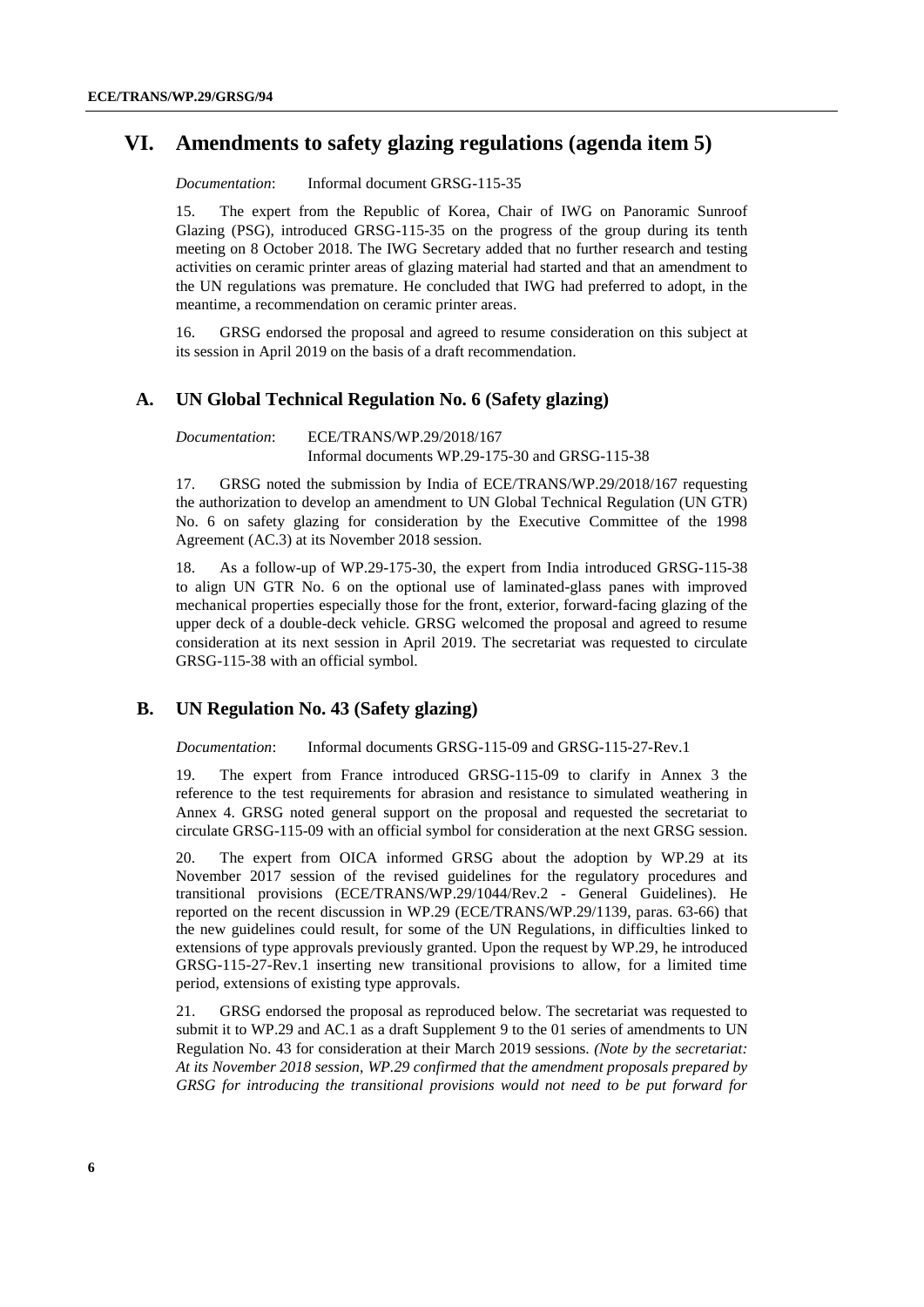*adoption by WP.29 as these were covered by its decision in June 2018, see paras. 91 and 92 of the report ECE/TRANS/WP.29/1142 and para. 65 of ECE/TRANS/WP.29/1139.)*

*Insert a new paragraph 12.8.*, to read:

"12.8. Until 31 December 2019, Supplement 1, Supplement 4, Supplement 5 and Supplement 6 to the 01 series of amendments to this Regulation may not apply to extensions of approvals that were originally granted prior to the entry into force of Supplement 1, Supplement 4, Supplement 5 and Supplement 6."

### **VII. Awareness of the proximity of Vulnerable Road Users (agenda item 6)**

*Documentation*: Informal document GRSG-115-40

22. GRSG noted the report (GRSG-115-40) by the expert from Japan on the progress of IWG on Awareness of Vulnerable Road Users Proximity (VRU-Proxi). He underlined that the purpose of the amendment by IWG was to provide the driver with a clear vision on the close-proximity rear area of the vehicle, when moving rearward. He added that IWG had agreed on a multimodal approach on the basis of direct or indirect vision devices (or a combination of both), camera monitor systems or obstacle detection systems. He concluded that the forthcoming meeting of IWG on VRU-Proxi was scheduled to be held in Yokohama (Japan) from 5 to 7 February 2019.

#### **A. UN Regulation No. 46 (Devices for indirect vision)**

#### *Documentation*: Informal document GRSG-115-39

23. On behalf of IWG on VRU-Proxi, the expert from Japan introduced GRSG-115-39 proposing amendments to UN Regulation No. 46 to provide the driver, when moving his vehicle backwards, with a full field of vision on the rear proximity of the vehicle without any blind spots. He underlined that the group's intention to submit the proposal as a new 05 series of amendments, subject to further considerations by IWG on the scope of application and on transitional provisions. He volunteered to prepare in due time a revised proposal for submission to the secretariat.

24. The GRSG Chair welcomed the good progress of work and invited all experts to send their comments to the expert from Japan. GRSG agreed to resume consideration of this subject at the next GRSG session in April 2019 on the basis of an official document.

#### **B. New UN Regulation on Blind Spot Information Systems (BSIS)**

| Documentation: | ECE/TRANS/WP.29/GRSG/2018/24                               |
|----------------|------------------------------------------------------------|
|                | Informal documents GRSG-115-10-Rev.1, GRSG-115-13, GRSG-   |
|                | 115-24, GRSG-115-30, GRSG-115-31, GRSG-115-33, GRSG-115-36 |
|                | and GRSG-115-37                                            |

25. The expert from EC reported on the outcome of IWG on VRU-Proxi on ECE/TRANS/WP.29/GRSG/2018/24 for a new UN Regulation on BSIS. He added that IWG experts had agreed on a number of further amendments to the proposal as reflected in GRSG-115-10. The experts from Germany presented GRSG-115-33 that summarizes the amendments proposed by IWG, and GRSG-115-37 that explains the psychological approach of the driver's turning information concept. GRSG noted GRSG-115-13 on the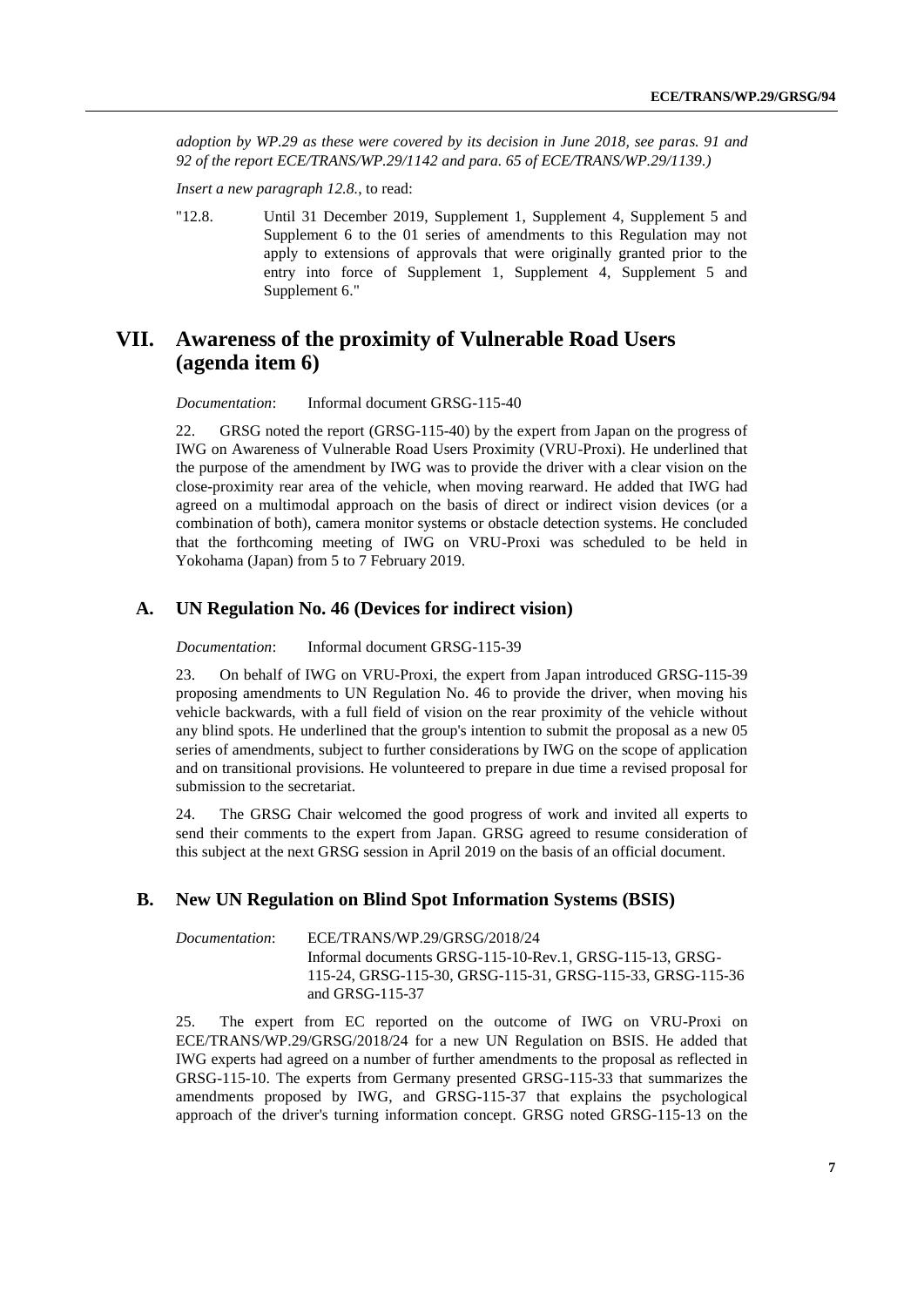draft ISO standard 19206:4 referred to in the new draft UN Regulation on BSIS. The expert from OICA introduced GRSG-115-24 on the need to limit, in a first step, the scope of the new UN Regulation to vehicles of categories  $N_2$  (with a permissible technical mass higher than 8 tons) and N<sup>3</sup> only. GRSG endorsed that position and mandated IWG on VRU-Proxi to work further on a possible extension of the scope to other categories vehicles. The expert from Israel proposed to amend paragraph 5.5.3. on the conditions to activate the warning signal (GRSG-115-36). With respect to the testing procedure of BSIS, the expert from CLEPA presented GRSG-115-30 on the ambient light conditions and GRSG-115-31 on the distance between the vehicle and the bicycle.

26. As a result of the discussion on GRSG-115-10-Rev.1, GRSG adopted ECE/TRANS/WP.29/GRSG/2018/24 as amended by Annex II to this report. The secretariat was requested to submit it to WP.29 and AC.1 as a new draft UN Regulation on BSIS for consideration at their March 2019 sessions.

### **VIII. UN Regulation No. 55 (Mechanical couplings) (agenda item 7)**

#### *Documentation*: ECE/TRANS/WP.29/GRVA/2018/10 ECE/TRANS/WP.29/GRVA/2018/11 Informal documents GRSG-115-11-Rev.1 and GRSG-115-34

27. Upon the decision of WP.29 (see para. 3 above), GRSG noted a proposal transmitted by GRVA to correct UN Regulation No. 55 (ECE/TRANS/WP.29/GRVA/2018/10). GRSG adopted the proposal and requested the secretariat to submit it to WP.29 and AC.1 as Corrigendum 1 to Supplement 4 to the 01 series of amendments to UN Regulation No. 55 for consideration at their March 2019 sessions.

28. The expert from Poland presented ECE/TRANS/WP.29/GRVA/2018/11 clarifying the application of the provisions in Annex 1 of the UN Regulation. GRSG noted a number of comments. The expert from EC raised a study reservation. The Chair invited the expert from Poland to revise his proposal and to insert some concrete examples into the justification. GRSG agreed to resume consideration of this subject at its next session.

29. Recalling the purpose of the transitional provisions adopted for UN Regulation No. 43 (para. 21 above), the expert from OICA introduced GRSG-115-11-Rev.1 on similar provisions for UN Regulation No. 55. GRSG endorsed the proposal as reproduced below. The secretariat was requested to submit it to WP.29 and AC.1 as a draft Supplement 8 to the 01 series of amendments to UN Regulation No. 55 for consideration at their March 2019 sessions. *(See note by the secretariat under para. 21 above.)*

*Insert a new paragraph 13.4.*, to read:

"13.4. Until 31 December 2019, Supplement 1, Supplement 4, Supplement 5 and Supplement 6 to the 01 series of amendments to this Regulation may not apply to extensions of approvals that were originally granted prior to the entry into force of Supplement 1, Supplement 4, Supplement 5 and Supplement 6."

30. The expert from EC proposed to update the provisions on removable mechanical couplings fitted to motor vehicles, in particular on the need to provide clear information to the driver (GRSG-115-34). GRSG noted some support. The expert from OICA raised a study reservation. GRSG agreed to resume consideration of this subject at its next session and requested the secretariat to circulate GRSG-115-34 with an official symbol.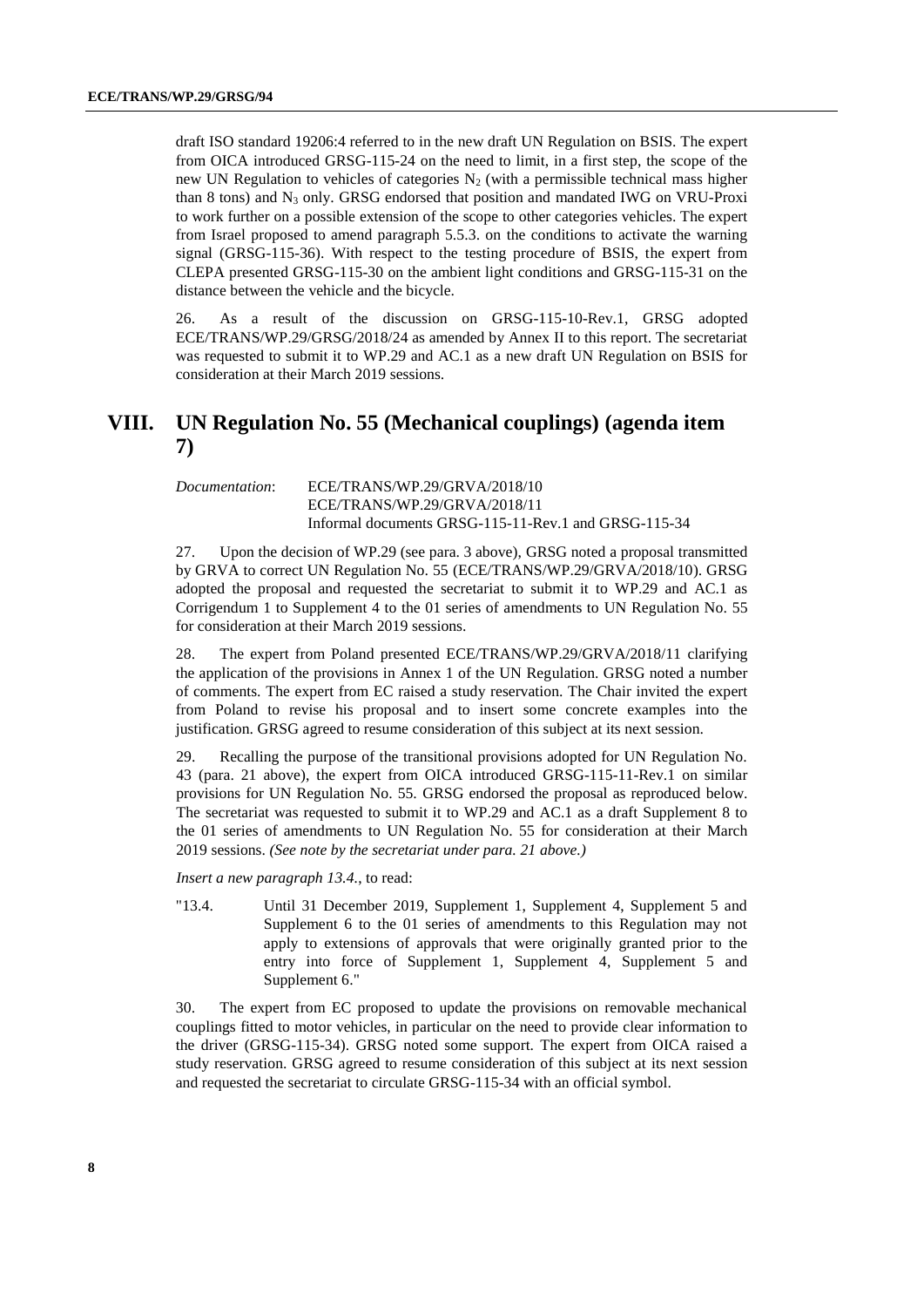### **IX. UN Regulation No. 62 (Anti-theft for mopeds/motorcycles) (agenda item 8)**

*Documentation*: ECE/TRANS/WP.29/GRSG/2018/15

31. The expert from Germany introduced ECE/TRANS/WP.29/GRSG/2018/15 to insert into UN Regulation No. 62 new provisions for electromechanical and electronic device (such as a transponder) in line with UN Regulation No. 116 (para. 49 below). GRSG adopted the proposal and requested the secretariat to submit it to WP.29 and AC.1 as draft Supplement 3 to UN Regulation No. 62 for consideration at their March 2019 sessions.

### **X. Amendments to gas-fuelled vehicle regulations (agenda item 9)**

*Documentation*: Informal document GRSG-115-05

32. GRSG noted that the European Liquefied Petroleum Gas Association (AEGPL) was renamed to LG Europe.

33. The expert from Germany reported on the work progress of the task force on gasfuelled vehicle regulations during its meeting in Cologne (Germany) on 27 and 28 February 2018 (GRSG-115-05). GRSG welcomed the information.

#### **A. UN Regulation No. 67 (LPG vehicles)**

*Documentation*: ECE/TRANS/WP.29/GRSG/2017/22 ECE/TRANS/WP.29/GRSG/2018/2 ECE/TRANS/WP.29/GRSG/2018/8 ECE/TRANS/WP.29/GRSG/2018/20

34. In the absence of a delegate from Turkey the Chair suggested deferring the discussion on ECE/TRANS/WP.29/GRSG/2017/22 to the next GRSG session.

35. The expert from OICA informed GRSG that the proposal in ECE/TRANS/WP.29/GRSG/2018/2 was still under discussion in the task force on gasfuelled vehicle regulations. GRSG agreed to resume consideration of this subject at the next GRSG session and to keep ECE/TRANS/WP.29/GRSG/2018/2 on the agenda.

36. The expert from Poland recalled the purpose of ECE/TRANS/WP.29/GRSG/2018/8 to adapt the Regulation to technical progress, specifically for the definition of a type of container and Annex 2B. The expert from LG Europe introduced ECE/TRANS/WP.29/GRSG/2018/20 as a counterproposal. A number of experts welcomed the amendments to Annex 2B, but could not support the amendments to the definition of "Type of container". After discussion, GRSG adopted ECE/TRANS/WP.29/GRSG/2018/20 except the amendments to paragraph 2.4. The secretariat was requested to submit the proposal as amended to WP.29 and AC.1 as draft Supplement 16 to the 01 series of amendments and as draft Supplement 1 to the 02 series of amendments to UN Regulation No. 67 for consideration at their March 2019 sessions.

### **B. UN Regulation No. 110 (CNG and LNG vehicles)**

*Documentation*: ECE/TRANS/WP.29/GRSG/2017/29 ECE/TRANS/WP.29/GRSG/2018/11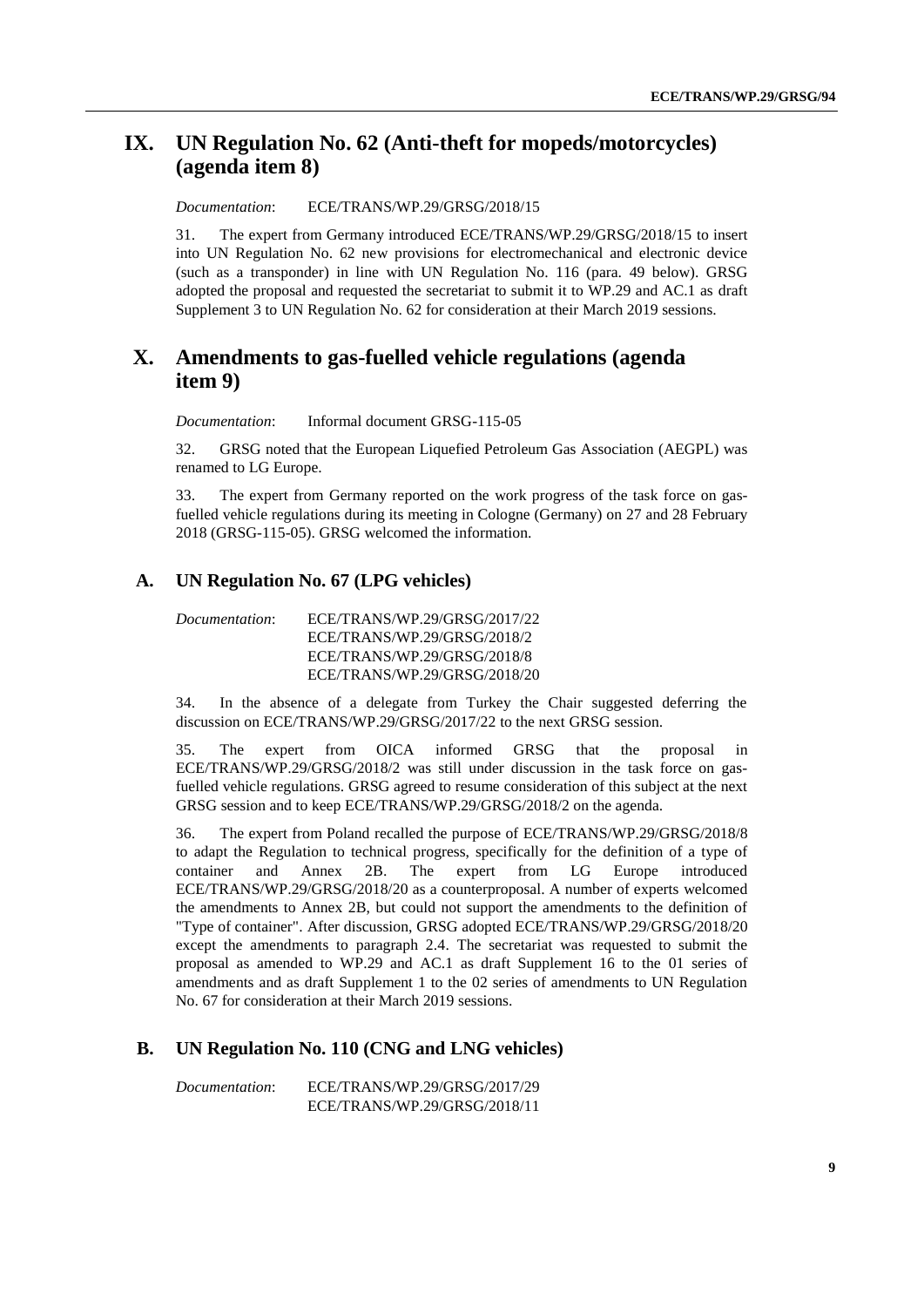#### ECE/TRANS/WP.29/GRSG/2018/12 ECE/TRANS/WP.29/GRSG/2018/13 ECE/TRANS/WP.29/GRSG/2018/16 Informal documents GRSG-115-06, GRSG-115-18-Rev.2 and GRSG-115-19

37. Recalling the discussion of GRSG at its previous session, the expert from Italy introduced ECE/TRANS/WP.29/GRSG/2018/16 to amend Annex 3A of the Regulation on the test requirements for Compressed Natural Gas (CNG) cylinders to avoid structural failures during their service life. The expert from NGV Global proposed some further clarifications (GRSG-115-06) and a new definition on "certified cylinder". The proposals received general support.

38. The expert from OICA presented ECE/TRANS/WP.29/GRSG/2018/13 to adapt the text of the Regulation to the current technology on the gas flow adjustor in the carburettor or injector. GRSG noted a number of comments and proposals for amendments.

39. The expert from OICA introduced GRSG-115-18-Rev.2 amending the Regulation with respect to the inspection requirements for the periodic requalification of CNG cylinders to avoid structural failures during their service life. Finally, GRSG adopted ECE/TRANS/WP.29/GRSG/2018/16, ECE/TRANS/WP.29/GRSG/2018/13 and GRSG-115-18-Rev.2 as reproduced in Annex III to this report. The secretariat was requested to submit the proposals to WP.29 and AC.1 as draft Supplement 2 to the 03 series of amendments to UN Regulation No. 110 for consideration at their March 2019 sessions.

40. The expert from the Netherlands presented ECE/TRANS/WP.29/GRSG/2018/11 on new requirements on "CNG compressor" and "CNG accumulator" components used in LNG/CNG systems. The expert from OICA stated that the proposal by the Netherlands result in changes of the level of the technical requirements for vehicles equipped with CNG compressors and/or accumulators. He introduced GRSG-115-19 proposing to submit the new requirements as a new 04 series of amendments to UN Regulation No. 110 together with appropriate transitional provisions.

41. Finally, GRSG adopted ECE/TRANS/WP.29/GRSG/2018/11, as amended below. The secretariat was requested to submit the proposal to WP.29 and AC.1 as draft 04 series of amendments to UN Regulation No. 110 for consideration at their March 2019 sessions.

*Insert new paragraphs 24.22. to 24.25. (Transitional provisions)*, to read:

- "24.22. As from the official date of entry into force of the 04 series of amendments, no Contracting Party applying this Regulation shall refuse to grant or refuse to accept type approvals under this Regulation as amended by the 04 series of amendments.
- 24.23. As from 1 September 2022, Contracting Parties applying this Regulation shall not be obliged to accept type approvals to the preceding series of amendments, first issued after 1 September 2022.
- 24.24. Until 1 September 2024, Contracting Parties applying this Regulation shall accept type approvals to the preceding series of amendments, first issued before 1 September 2022.
- 24.25. As from 1 September 2024, Contracting Parties applying this Regulation shall not be obliged to accept type approvals issued to the preceding series of amendments to this Regulation."

42. The expert from the Netherlands introduced ECE/TRANS/WP.29/GRSG/2018/12 to insert new requirements for vehicle gas systems to provide gaseous fuel to a generator that would provide electrical power to accessories or other systems on the vehicle. GRSG noted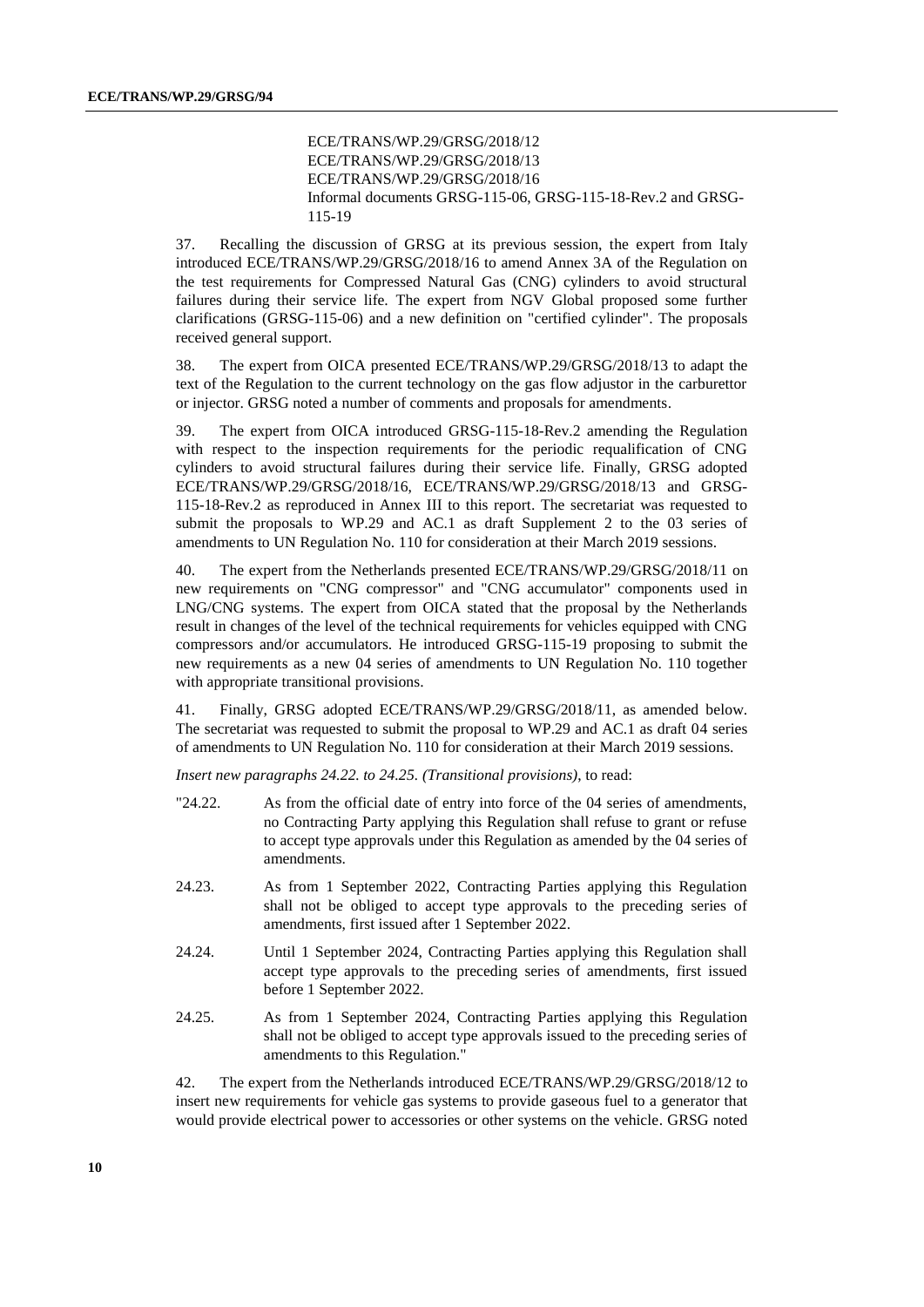general support on the proposal. GRSG adopted ECE/TRANS/WP.29/GRSG/2018/12, as amended below. The secretariat was requested to submit the proposal to WP.29 and AC.1 as part (see para. 41) of draft 04 series of amendments to UN Regulation No. 110 for consideration at their March 2019 sessions.

*Through the whole proposal,* replace the words "second engine" by "secondary engine".

### **XI. UN Regulation No. 73 (Lateral protection devices) (agenda item 10)**

*Documentation*: ECE/TRANS/WP.29/GRSG/2018/5 ECE/TRANS/WP.29/GRSG/2018/18 ECE/TRANS/WP.29/GRSG/2018/19 Informal document GRSG-113-11-Rev.1

43. The expert from France introduced ECE/TRANS/WP.29/GRSG/2018/19 to restore consistency in UN Regulation No. 73 between the provisions related to the installation of Lateral Protection Devices (LPD) of an approved type according to Part II of the Regulation and those related to vehicles with regard to their LPD. GRSG adopted the proposal and requested the secretariat to submit it to WP.29 and AC.1 as draft Supplement 2 to the 01 series of amendments and as draft Supplement 1 to the 02 series of amendments to UN Regulation No. 73 for consideration at their March 2019 sessions.

44. Recalling the discussion of GRSG at its previous meetings, the expert from France stated that more time was needed to find an agreement on the proposal to improve the performance level of LPD for a better protection of vulnerable road users (ECE/TRANS/WP.29/GRSG/2018/18). GRSG agreed to defer the discussion on this subject to its next session.

### **XII. UN Regulation No. 105 (ADR vehicles) (agenda item 11)**

*Documentation*: ECE/TRANS/WP.29/2018/126

45. GRSG noted that the adopted proposal to align UN Regulation No. 105 (ADR vehicles) with the new edition 2019 of European Agreement concerning the International Carriage of Dangerous Goods by Road (ADR) was listed on the agenda of the forthcoming WP.29 session of November 2018 (ECE/TRANS/WP.29/2018/126). GRSG agreed to remove this item from the agenda of the next session.

### **XIII. UN Regulation No. 116 (Anti-theft and alarm systems) (agenda item 12)**

*Documentation*: ECE/TRANS/WP.29/GRSG/2017/23 ECE/TRANS/WP.29/GRSG/2017/24/Rev.1 ECE/TRANS/WP.29/GRSG/2017/25 and Corr.1 ECE/TRANS/WP.29/GRSG/2018/14 ECE/TRANS/WP.29/GRSG/2018/25 Informal documents GRSG-115-20 and GRSG-115-28-Rev.1

46. The expert from OICA informed GRSG about his decision to resign from his function as GRSG Ambassador to IWG on the International Whole Vehicle Type Approval (IWVTA), due to increased workload. He wondered if the function was still needed as UN Regulation No. 0 on IWVTA had entered recently into force. He reported on the status of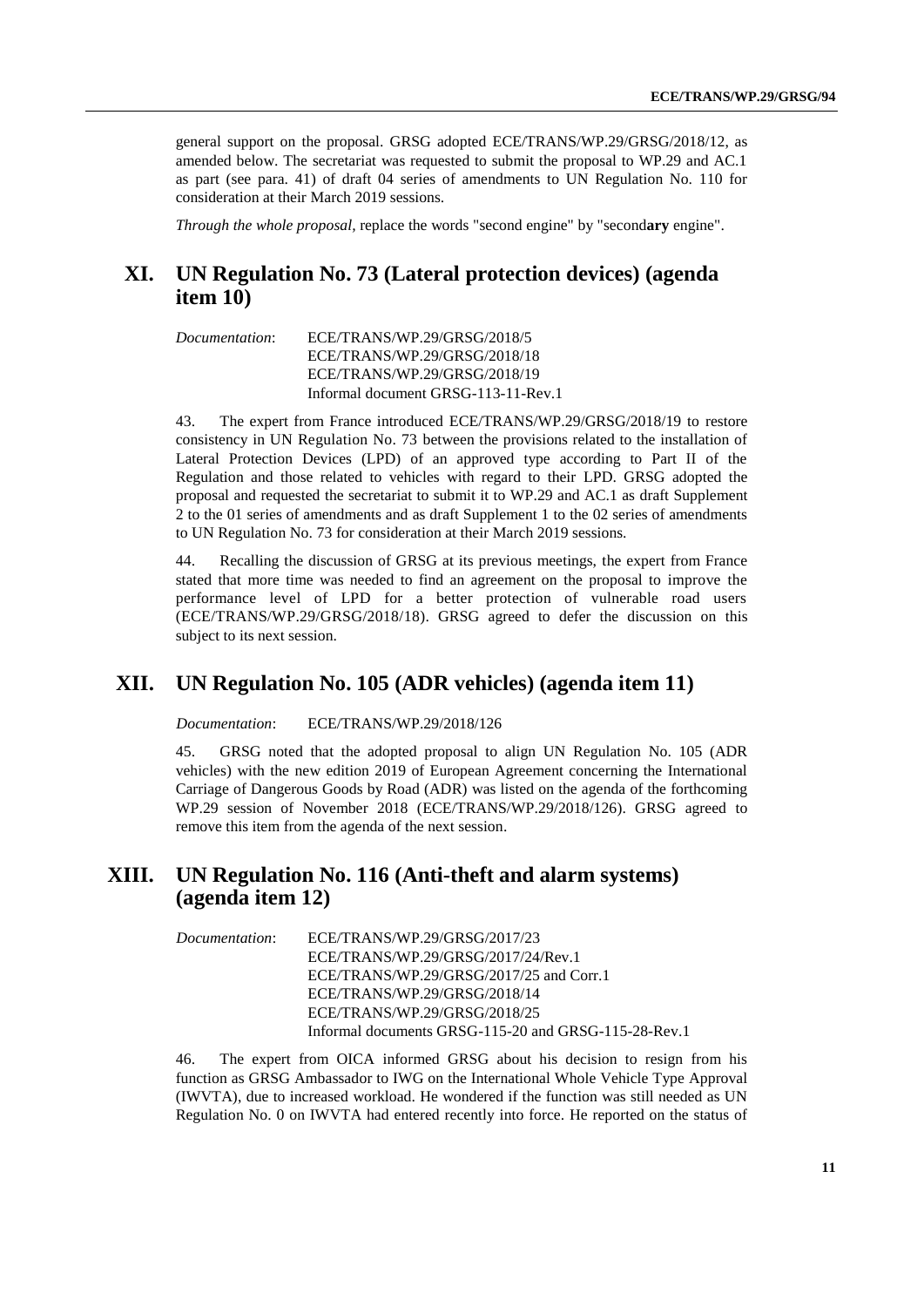documentation on the splitting of UN Regulation No. 116 (ECE/TRANS/WP.29/GRSG/2017/23, ECE/TRANS/WP.29/GRSG/2017/24/Rev.1 and ECE/TRANS/WP.29/GRSG/2017/25) and invited all experts to send him their comments. He offered to prepare a set of final documents after the discussions at a further meeting in conjunction with the next GRSG session with the aim to adopt those documents at the 117th GRSG session. GRSG endorsed the proposed road map and agreed to keep the documents on the agenda as reference documents. The Chair thanked Mr. O. Fontaine for his commitment as GRSG Ambassador on IWVTA and his contributions in this function.

47. The expert from OICA presented ECE/TRANS/WP.29/GRSG/2018/14 on the removal of references to the European standards on frequencies in UN Regulation No. 116. GRSG adopted the document as amended below and requested the secretariat to submit it to WP.29 and AC.1 as draft Supplement 6 to UN Regulation No. 116 for consideration at their March 2019 sessions.

*New paragraph 1.9.,* replace "radio transmission" by "radio transmission frequencies".

48. The expert from OICA introduced ECE/TRANS/WP.29/GRSG/2018/25 to clarify the provisions on the environmental testing of keys as components that were not embedded in the vehicle. GRSG noted a number of comments and a study reservation by the expert from Germany. GRSG agreed to resume consideration of the document at its next session.

49. Recalling the discussion of GRSG at its previous sessions on the need to develop an appropriate amendment to UN Regulation No. 116 for new innovative vehicle alarms systems, the expert from OICA proposed to amend the definitions of keys (GRSG-115-20). GRSG noted a number of comments and study reservations mainly on the security of such systems. The expert from OICA reported that the issue of cybersecurity was currently discussed in a specific task force of the WP.29 informal working group on Intelligent Transport Systems / Automated Driving (ITS/AD). He added that the group was expected to develop a new horizontal UN Regulation on cybersecurity. GRSG agreed to resume consideration of this subject at its next session and requested the secretariat to circulate GRSG-115-20 with an official symbol.

50. The expert from OICA, in reference to the discussion on transitional provisions (paras. 21 and 29 above), introduced GRSG-115-28-Rev.1 on similar provisions for UN Regulation No. 116. GRSG adopted the proposal as reproduced below and requested the secretariat to submit it to WP.29 and AC.1 as part (see para. 47) of draft Supplement 6 to UN Regulation No. 116 for consideration at their March 2019 sessions. *(See note by the secretariat under para. 21 above.)*

*Paragraph 13.2.,* amend to read:

- "13.2. Approval of a vehicle type
- **13.2.1.** As from **36** months after the date of entry into force of Supplement 1 to the original version of the Regulation, …… original version of the Regulation.
- **13.2.2. Until 31 December 2019, Supplement 5 to the original version of this Regulation may not apply to extensions of approvals that were originally granted prior to the entry into force of Supplement 5.**"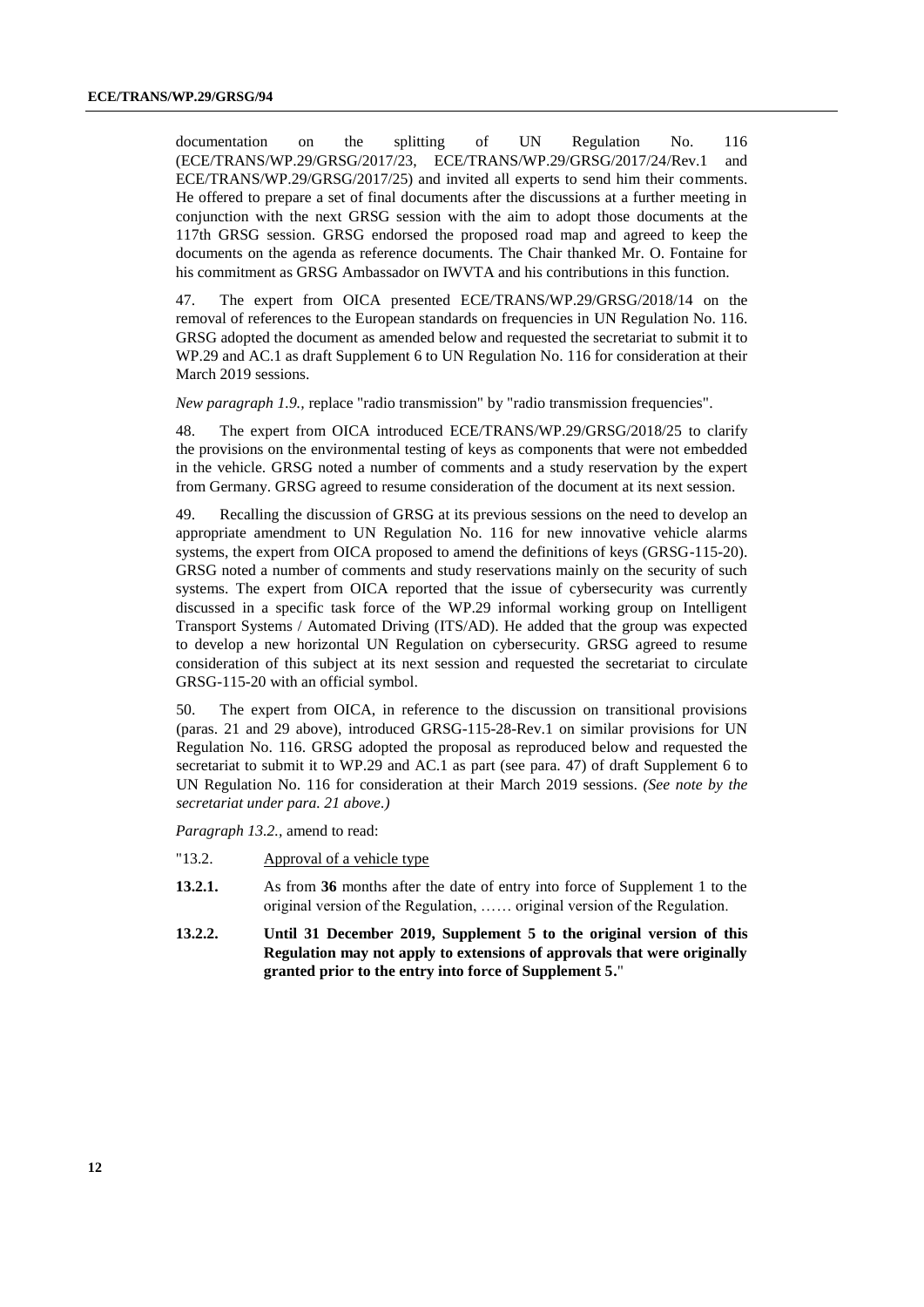### **XIV. UN Regulation No. 121 (Identification of controls, tell-tales and indicators) (agenda item 13)**

#### *Documentation*: ECE/TRANS/WP.29/GRSG/2018/6 Informal documents GRSG-115-14-Rev.1 and GRSG-115-29-Rev.1

51. The expert from OICA recalled the discussion (ECE/TRANS/WP.29/GRSG/2018/6) at the previous GRSG session on the handling of colour changes of controls, tell-tales and indicators by deleting footnote <sup>18</sup> to table 1 and inserting only a reference to standard ISO 2575. Underlining the importance of colour for tell-tales, the expert from France preferred to keep footnote <sup>18</sup>. The expert from OICA offered to review the proposal and to insert a new footnote for the tell-tales that impose colour. GRSG agreed to resume consideration of this subject at its next session on the basis of a revised document jointly prepared by the experts from France and OICA.

52. The expert from the Republic of Korea presented GRSG-115-14-Rev.1 to add in UN Regulation No. 121 a new symbol for "power on/power off" controls in vehicles equipped with an electric powertrain, such as electric vehicles. GRSG noted some comments. The expert from the Republic of Korea volunteered to review his proposal taking into account the comments received. GRSG agreed to resume consideration of this subject at its next session in April 2019 on the basis of an official document.

53. Further to the discussion on the transitional provisions (paras. 21, 29 and 50 above), the expert from OICA presented GRSG-115-29-Rev.1 on additional provisions for UN Regulation No. 121. GRSG adopted the proposal as reproduced below and requested the secretariat to submit it to WP.29 and AC.1 as draft Supplement 4 to the 01 series of amendments to UN Regulation No. 121 for consideration at their March 2019 sessions. *(See note by the secretariat under para. 21 above.)*

*Add a new paragraph 12.4.,* to read:

#### "**12.4. Until 31 December 2019, Supplement 2 to the 01 series of amendments to this Regulation may not apply to extensions of approvals that were originally granted prior to the entry into force of Supplement 2.**"

### **XV. UN Regulation No. 122 (Heating systems) (agenda item 14)**

*Documentation*: ECE/TRANS/WP.29/GRSG/2018/21 ECE/TRANS/WP.29/GRSG/2018/22 Informal document GRSG-115-21

54. The expert from France proposed to amend UN Regulation No. 122 to incorporate new provisions on systems for heating the passenger compartment by heat pump (ECE/TRANS/WP.29/GRSG/2018/21). The expert from OICA introduced GRSG-115-21 proposing to submit the new requirements as a new 01 series of amendments to UN Regulation No. 122 together with appropriate transitional provisions. The expert from France added that the new provisions should be considered as "if-fitted" requirements and, therefore, not increase the level of stringency of the UN Regulation. He also introduced ECE/TRANS/WP.29/GRSG/2018/22 to limit possible exemptions of electric heating devices involved in heating the passenger compartment.

55. GRSG adopted both proposals as reproduced in Annex IV to this report. The secretariat was requested to submit the proposal to WP.29 and AC.1 as draft Supplement 5 to UN Regulation No. 122 for consideration at their March 2019 sessions.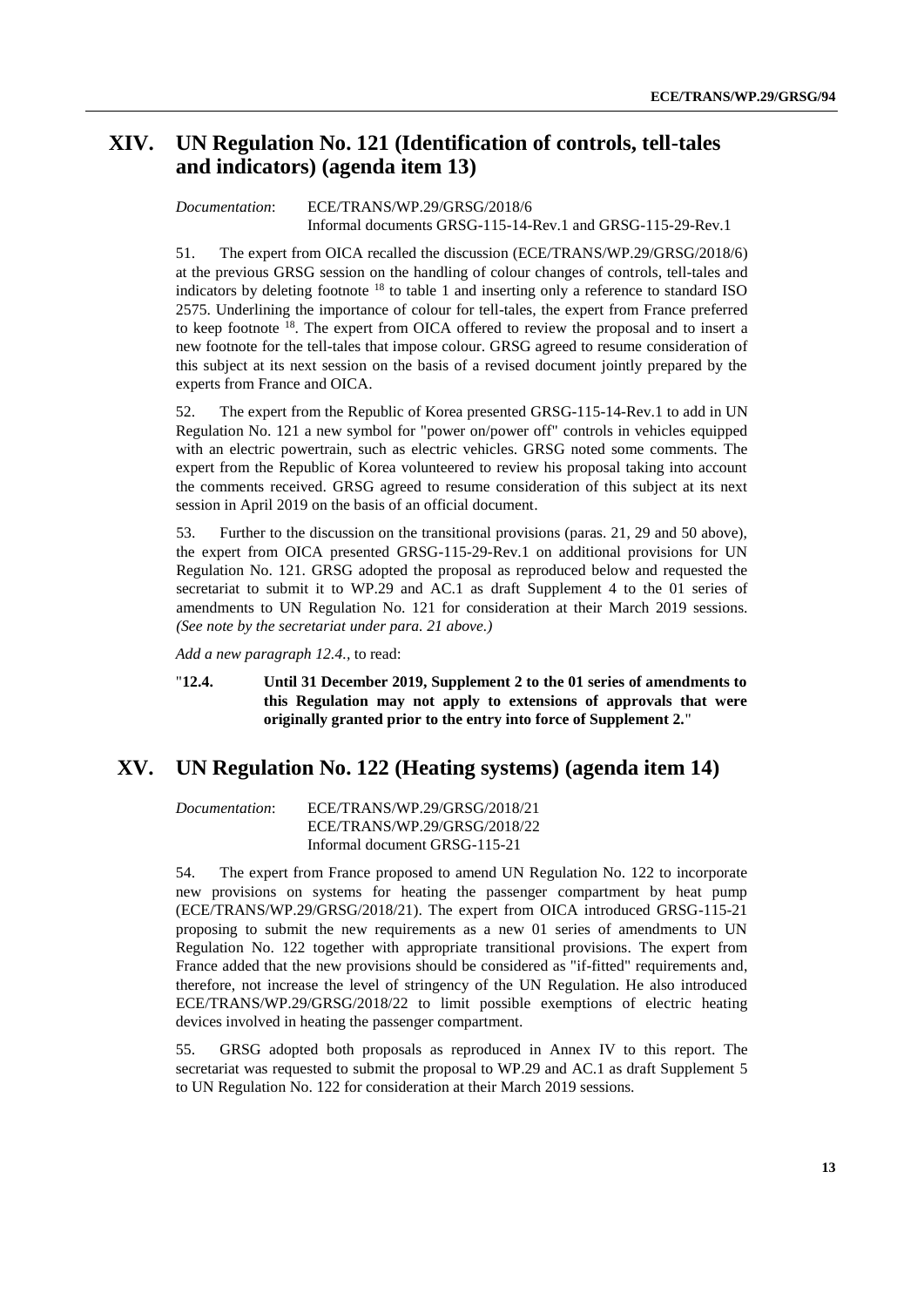### **XVI. UN Regulation No. 144 (Accident Emergency Call Systems) (agenda item 15)**

#### *Documentation:* ECE/TRANS/WP.29/GRSG/2018/23 Informal documents GRSG-115-22 and GRSG-115-23

56. The expert from OICA presented ECE/TRANS/WP.29/GRSG/2018/23 to correct the scope of the new UN Regulation No. 144 on AECS, as discussed at the 114th session of GRSG. He also introduced GRSG-115-22 and GRSG-115-23 to correct editorial and numbering errors as well as to clarify references to some passive safety regulations. The proposals received a number of comments. Finally, GRSG agreed to set up, under the lead of OICA, a task force to further discuss and resolve the remaining open issues. GRSG agreed to have final review of the documents at its next session in April 2019 on the basis of revised proposal by the task force. GRSG agreed to keep ECE/TRANS/WP.29/GRSG/2018/23 on the agenda of its next session.

### **XVII. UN Regulation No. 0 (International Whole Vehicle Type Approval) (agenda item 16)**

*Documentation:* ECE/TRANS/WP.29/2018/82 and ECE/TRANS/WP.29/2018/165

57. GRSG noted that (a) a new draft 01 series of amendments to UN Regulation No. 0 on IWVTA was listed on the agenda of the forthcoming November session of WP.29 (ECE/TRANS/WP.29/2018/82) as well as (b) a draft amendment to Schedule 4 of the 1958 Agreement on the numbering of type approvals (ECE/TRANS/WP.29/2018/165).

58. The Chair recalled the information by the expert from OICA (see para. 46 above) on the resignation his function as GRSG Ambassador of IWVTA. He announced his intention to seek the advice of WP.29 on the need to continue this function. GRSG welcomed the proposal and agreed to resume consideration of this subject at the next GRSG session.

### **XVIII. Exchange of views on Vehicle Automation (agenda item 17)**

*Documentation:* Informal documents WP.29-175-29 and GRSG-115-02

59. The Chair recalled the information by the secretariat (GRSG-115-02) on the decision of WP.29 to convert GRRF into GRVA and to reallocate certain tasks of GRRF to other GRs. He added that AC.3 also recommended that GRSG resume consideration on the Event Data Recorder (EDR) which aims to cover conventional vehicles and especially automated/autonomous vehicles (see WP.29-175-29). Thus, GRSG noted that GRVA already considered developing new provisions for Data Storage System for Automated Driving (DSSAD). The expert from OICA welcomed the proposal to go forward with a new UN GTR on EDR. He added that in the near future, a long list of parallel activities would be added on the agendas of different GRs on similar devices but with different functions (software) and/or level of stringencies (e.g. for cybersecurity). He concluded that the type approval process of automated vehicle systems would result in a different system than the one for conventional vehicles. He questioned the need to nominate a new GRSG ambassador on vehicle automation who would ensure a good future exchange of views and coordination under this new agenda item.

60. GRSG agreed to re-insert an item on EDR in the agenda of its next session, subject to the decision by WP.29/AC.3 in November 2018. The Chair invited all contracting parties to the 1998 Agreement to consider their possible technical sponsorship for a new UN GTR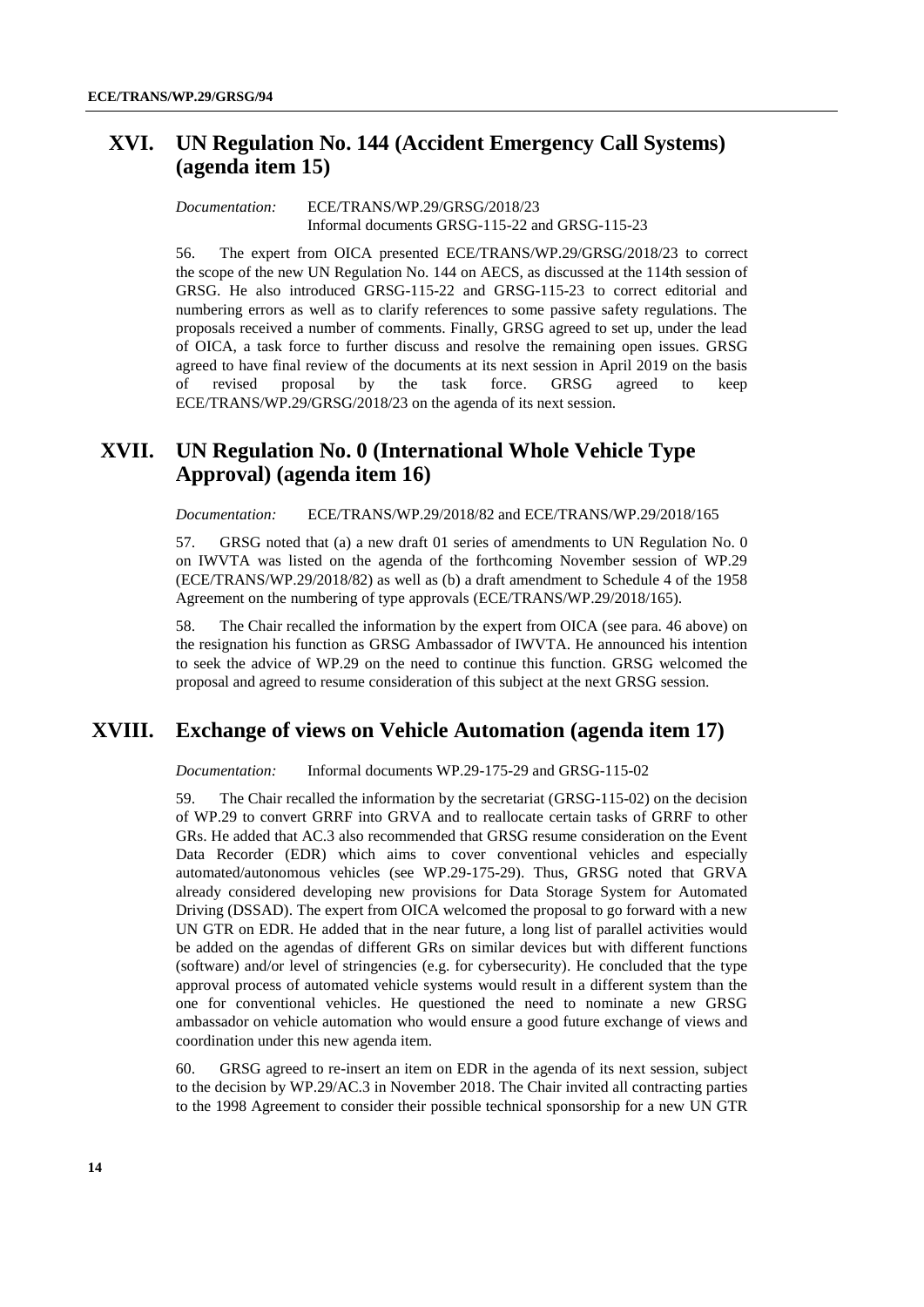on EDR. He also volunteered to seek the advice of WP.29 on the need to nominate an ambassador on vehicle automation for each GR.

### **XIX. The strategy of the Inland Transport Committee (agenda item 18)**

*Documentation:* Informal document GRSG-115-42

61. GRSG noted a presentation by the secretariat on ITC-related matters, particularly on the ITC strategy 2030 and on the update of the United Nations management reform (GRSG-115-42). The Chair invited the interested government experts to contact their national representative in WP.29 sessions on this matter.

### **XX. Election of Officers (agenda item 19)**

62. In compliance with Rule 37 of the Rules of Procedure (ECE/TRANS/WP.29/690/Rev.1), GRSG called for the election of officers on Wednesday afternoon, 10 October 2018. Mr. A. Erario (Italy) was unanimously re-elected as Chair and Mr. K. Hendershot (Canada) as Vice-Chair for the GRSG sessions scheduled for 2019.

### **XXI. Other business (agenda item 20)**

#### **A. UN Regulation No. 58 (Rear underrun protection)**

*Documentation*: ECE/TRANS/WP.29/GRSG/2018/26 Informal document GRSG-115-03

63. GRSG noted GRSG-115-03 on correcting the provisions of model B of the approval mark. The expert from Finland suggested correcting also Annex 1, item 1 to read "Trade name or mark of device" and item 2 to read "Device type". GRSG also noted ECE/TRANS/WP.29/GRSG/2018/26 which proposes to correct the French version of UN Regulation No. 58.

64. GRSG adopted the proposals as reproduced in Annex V to this report and requested the secretariat to submit it to WP.29 and AC.1 as Corrigendum 1 to Revision 3 of UN Regulation No. 58 for consideration at their March 2019 sessions.

#### **B. Consolidated Resolution on the construction of vehicles (R.E.3)**

*Documentation*: Informal document GRSG-115-12

65. The expert from IMMA introduced GRSG-115-12, in reference to ECE/TRANS/WP.29/GRSG/2015/30, which amend the provisions of R.E.3 to allow the application of "twinned wheels" on all vehicles of category L. The expert from EC suggested reading in the proposed paragraph 2.1.1. "twinned wheels configuration" instead of "twinned wheels". A number of experts endorsed the proposal. GRSG agreed to resume consideration of this subject at its next session and requested the secretariat to circulate GRSG-115-12 with an official symbol.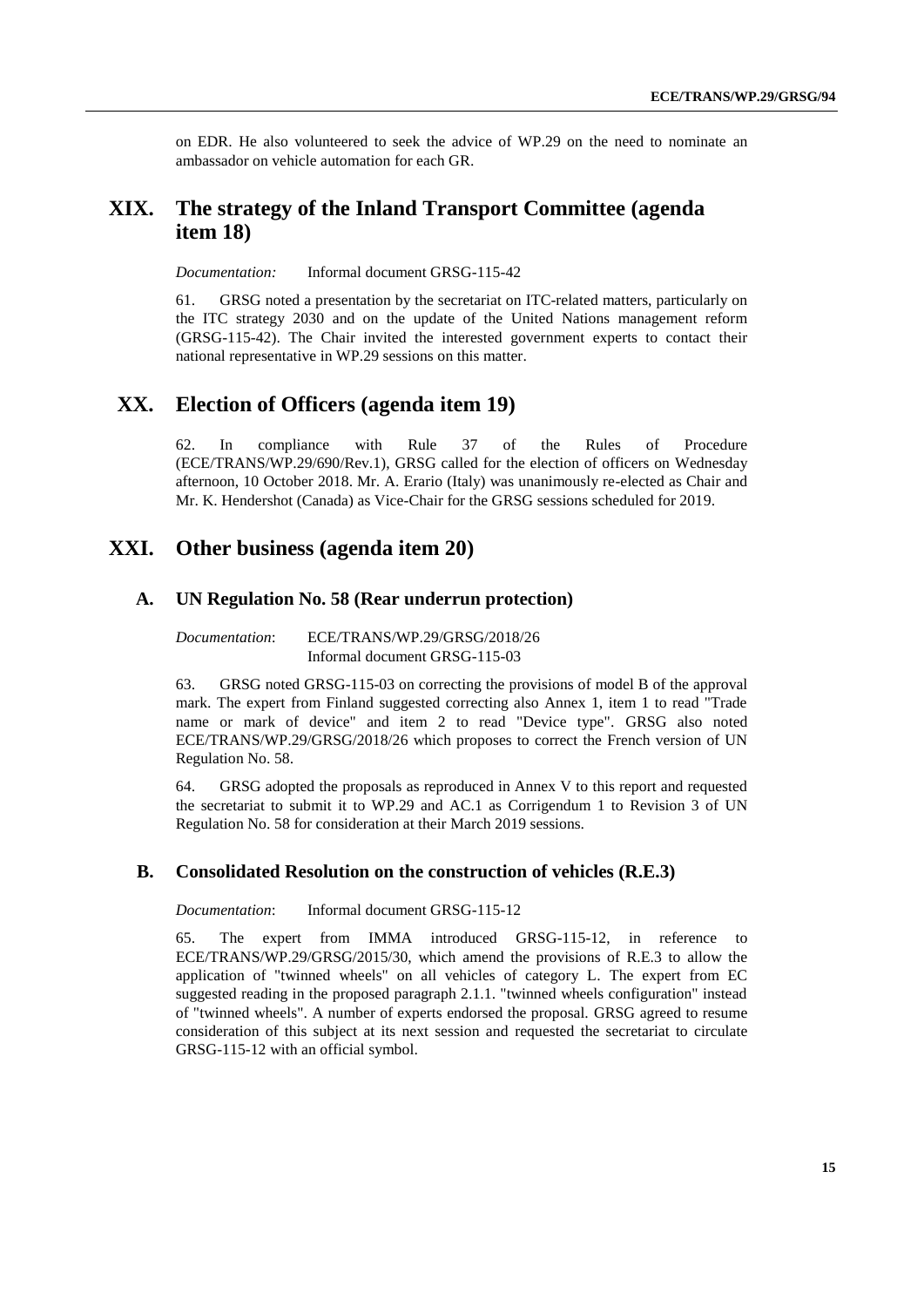#### **C. UN Regulation No. 93 (Front underrun protection)**

*Documentation*: Informal document GRSG-115-25

66. The expert from EC introduced GRSG-115-25 to update the provisions on frontal underrun protection approved as integrated part of the vehicle, in particular, to allow for a more rounded shape of the cab for a better aerodynamic performance. The proposal received a number of comments and a study reservation by the expert from the Netherlands.

67. The expert from EC volunteered to review his proposal taking into account the comments received. GRSG agreed to resume consideration of this subject at its next session in April 2019 on the basis of an official document.

#### **D. Tributes to Messrs. Kincl and Gouweleeuw**

68. Mr. L. Kincl (Czechia) would soon retire, and GRSG thanked him for his considerable contributions to its activities over the last decades. GRSG wished him a long and happy retirement.

69. GRSG noted that Mr. R. Gouweleeuw (EC) had taken over new responsibilities in his country and would, therefore, no longer attend the sessions. GRSG acknowledged his continued support and contributions during the sessions and wished him all the best for his future activities.

### **XXII. Provisional agenda for the 116th session**

70. The following provisional agenda was adopted for the 116th session of GRSG, scheduled to be held in Geneva from 8 (2.30 p.m.) to 12 April (12.30 p.m.) 2019:<sup>1</sup>

- 1. Adoption of the agenda.
- 2. Amendments to regulations on buses and coaches:
	- (a) UN Regulation No. 107 ( $M_2$  and  $M_3$  vehicles).
	- (b) UN Regulation No. 118 (Burning behaviour of materials).
- 3. UN Regulation No. 26 (External projections of passenger cars).
- 4. UN Regulation No. 34 (Prevention of fire risks).
- 5. UN Regulation No. 35 (Foot controls).
- 6. Amendments to safety glazing regulations:
	- (a) UN Global Technical Regulation No. 6 (Safety glazing).
	- (b) UN Regulation No. 43 (Safety glazing).
- 7. Awareness of the proximity of Vulnerable Road Users:
	- (a) UN Regulation No. 46 (Devices for indirect vision).
	- (b) New UN Regulation on Blind Spot Information Systems.
- 8. UN Regulation No. 55 (Mechanical couplings).
- 9. Amendments to gas-fuelled vehicle regulations:

<sup>&</sup>lt;sup>1</sup> GRSG noted that the deadline for submission of official documents to the UNECE secretariat was 11 January 2019, twelve weeks prior to the session.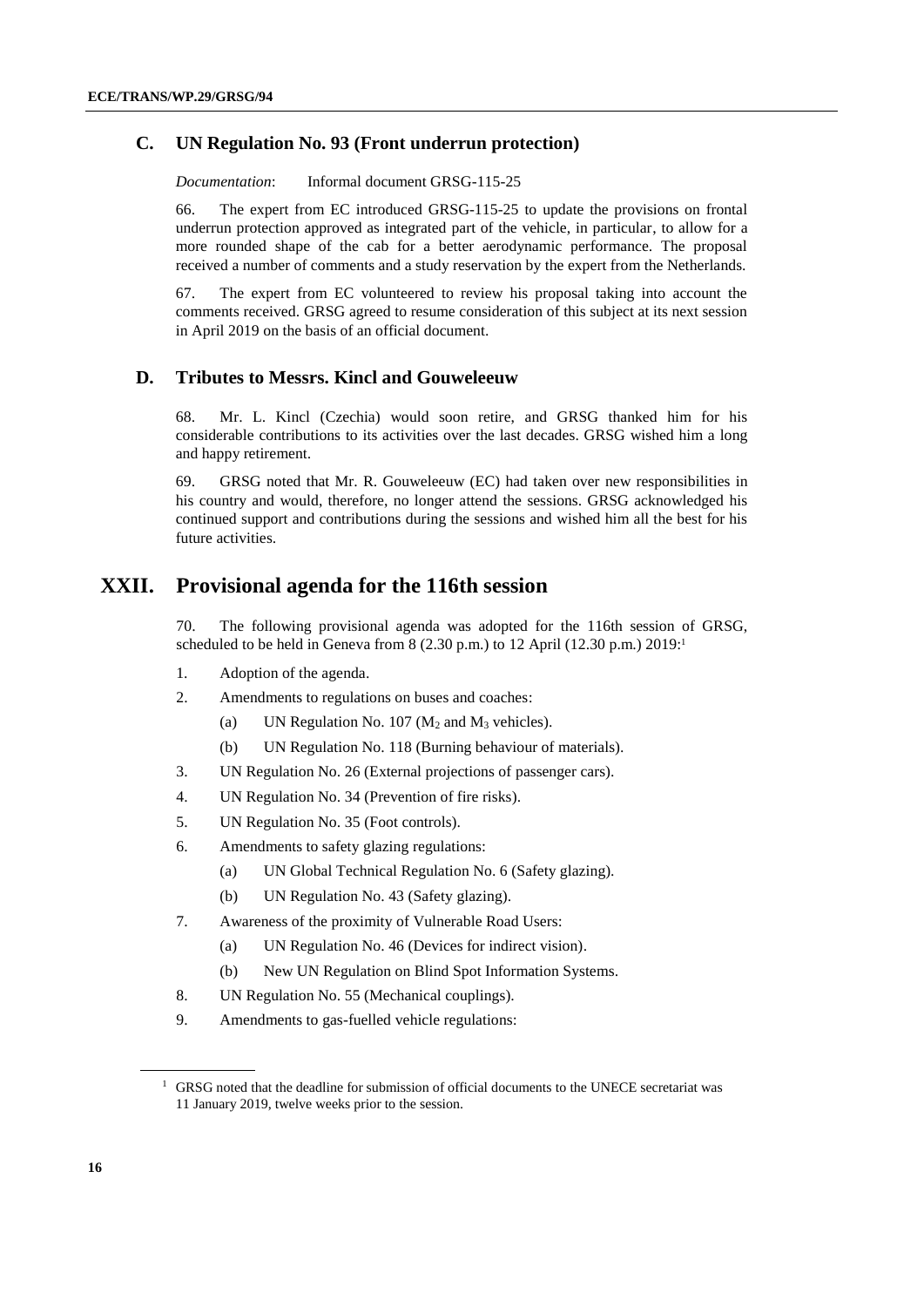- (a) UN Regulation No. 67 (LPG vehicles).
- (b) UN Regulation No. 110 (CNG and LNG vehicles).
- 10. UN Regulation No. 73 (Lateral protection devices).
- 11. UN Regulation No. 93 (Front underrun protection).
- 12. UN Regulation No. 116 (Anti-theft and alarm systems).
- 13. UN Regulation No. 121 (Identification of controls, tell-tales and indicators).
- 14. UN Regulation No. 144 (Accident Emergency Call Systems).
- 15. UN Regulation No. 0 (International Whole Vehicle Type Approval).
- 16. Consolidated Resolution on the Construction of Vehicles (R.E.3).
- 17. Event Data Recorder (EDR).
- 18. Exchange of views on View Automation.
- 19. Other business.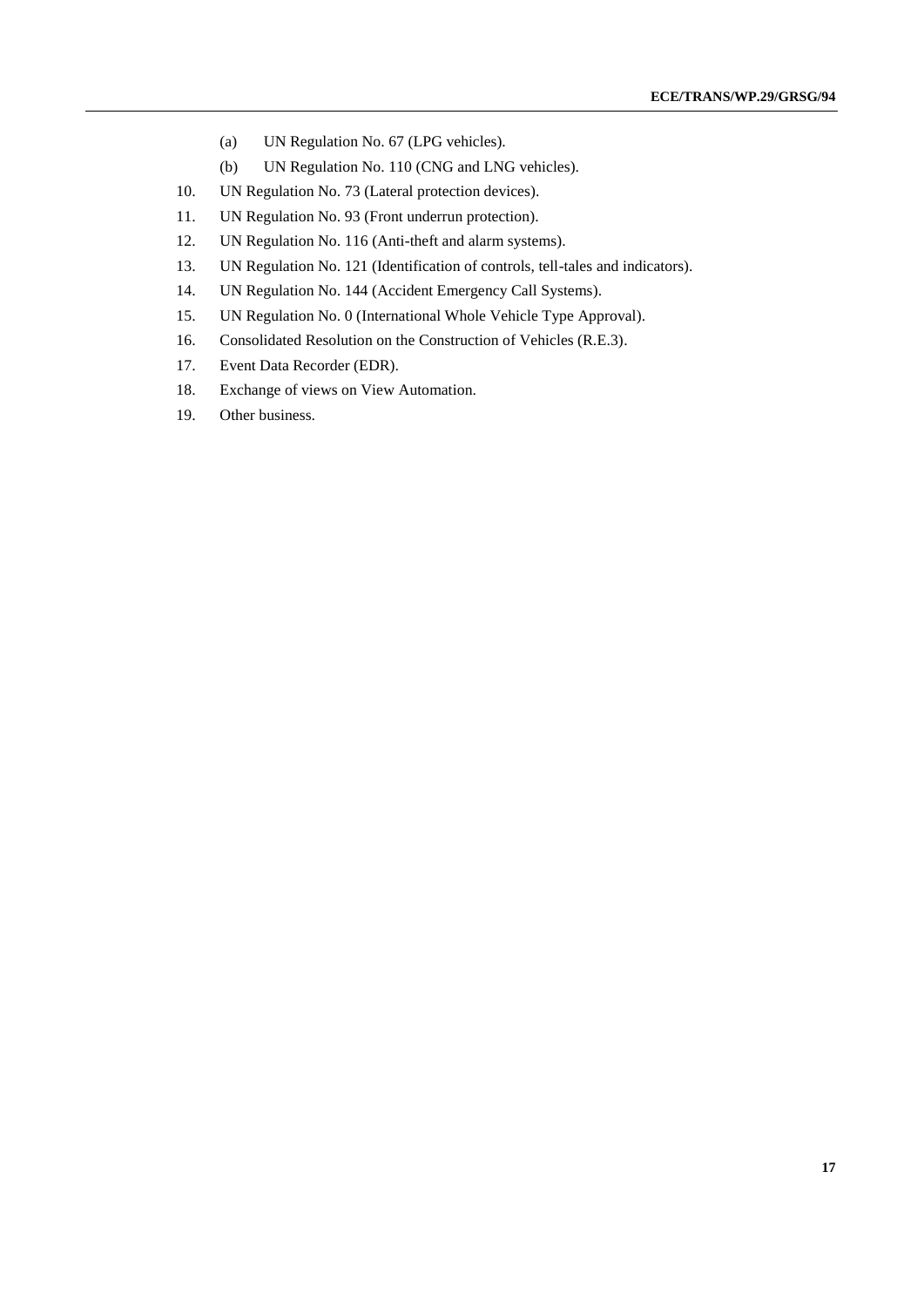## **Annex I**

## **List of informal documents considered during the session**

### **List of informal documents (GRSG-115-…) distributed during the session (English only)**

| No.         | (Author) Title                                                                                                                                                                                                                                            | Follow-up |
|-------------|-----------------------------------------------------------------------------------------------------------------------------------------------------------------------------------------------------------------------------------------------------------|-----------|
| 1           | (GRSG Chair) Running order of the 115th session of GRSG (9 – 12 October 2018)                                                                                                                                                                             | (f)       |
| $2$ -Rev.1  | (Secretariat) General information and highlights of WP.29 at its session of June 2018                                                                                                                                                                     | (f)       |
| 3           | (Secretariat) Proposal for a corrigendum to Revision 3 of UN Regulation No. 58                                                                                                                                                                            | (a)       |
| 4           | (Norway) Collision protection of the front section on buses                                                                                                                                                                                               | (d)       |
| 5           | (Germany) Report: Second meeting of the GRSG task force on "gas-fueled vehicle<br>regulations"                                                                                                                                                            | (f)       |
| 6           | (NL and NGV Global) Suggestion for changes to ECE/TRANS/WP.29/GRSG/2018/16<br>(proposed amendments to UN Regulation No. 110 (CNG and LNG vehicles) submitted by<br>Italy)                                                                                 | (b)       |
| 7           | (France) Behaviour of M2 and M3 general construction in case of Fire Event (BMFE)                                                                                                                                                                         | (f)       |
| 8           | (France) Suggestion for changes to ECE/TRANS/WP.29/GRSG/2018/17 (proposed<br>amendments to UN Regulation No. 26 (External projection of passenger cars) submitted by<br>France)                                                                           | (e)       |
| 9           | (France) Suggestion for an amendment to UN Regulation No. 43 (Safety glazing)                                                                                                                                                                             | (c)       |
| $10$ -Rev.1 | (VRU-Proxi) Revised proposal for a new UN Regulation on uniform provisions<br>concerning the approval of motor vehicles with regard to the Blind Spot Information<br>System for the Detection of Bicycles (Amendments to<br>ECE/TRANS/WP.29/GRSG/2018/24) | (b)       |
| 11-Rev.1    | (OICA) UN Regulation No. 55 (Mechanical coupling) - Proposal to adapt the transitional<br>provisions according to the decision of WP.29 at its 175th session                                                                                              | (b)       |
| 12          | (IMMA) Proposal for amendments to the Consolidated Resolution on the Construction of<br>Vehicles (R.E.3)                                                                                                                                                  | (c)       |
| 13          | (ISO) ISO standard referenced to in draft UN Regulation on Blind Spot Information<br>Systems (BSIS)                                                                                                                                                       | (f)       |
| 14-Rev.1    | (Republic of Korea) Proposal for Supplement 3 to the 01 series of amendments to UN<br>Regulation No. 121 (Identification of controls, tell-tales and indicators)                                                                                          | (c)       |
| 15          | (OICA) Proposal for a Supplement to the 08 series of amendments to UN Regulation No.<br>107                                                                                                                                                               | (b)       |
| 16          | (OICA) Proposal for Supplement 4 to the 03 series of amendments to UN Regulation No.<br>26 (External projections of passenger cars)                                                                                                                       | (c)       |
| 17          | (OICA) Proposal for the 01 series of amendments to UN Regulation No. 35 (Foot controls)                                                                                                                                                                   | (c)       |
| 18-Rev.2    | (OICA) Revised proposal for amendments to the 03 series of amendments to UN<br>Regulation No. 110 (CNG and LNG vehicles)                                                                                                                                  | (b)       |
| 19          | (OICA) Proposal for the 04 series of amendments to UN Regulation No. 110 (CNG and<br>LNG vehicles)                                                                                                                                                        | (b)       |
| 20          | (OICA) Proposal for amendments to UN Regulation No. 116 (Protection of vehicles<br>against unauthorized use)                                                                                                                                              | (c)       |
| 21          | (OICA) Proposal for the 01 series of amendments to UN Regulation No. 122 (Heating<br>systems)                                                                                                                                                             | (f)       |
| 22          | (OICA) Proposal for amendments to UN Regulation No. 144<br>(ECE/TRANS/WP.29/GRSG/2018/23 on Accident Emergency Call Systems)                                                                                                                              | (e)       |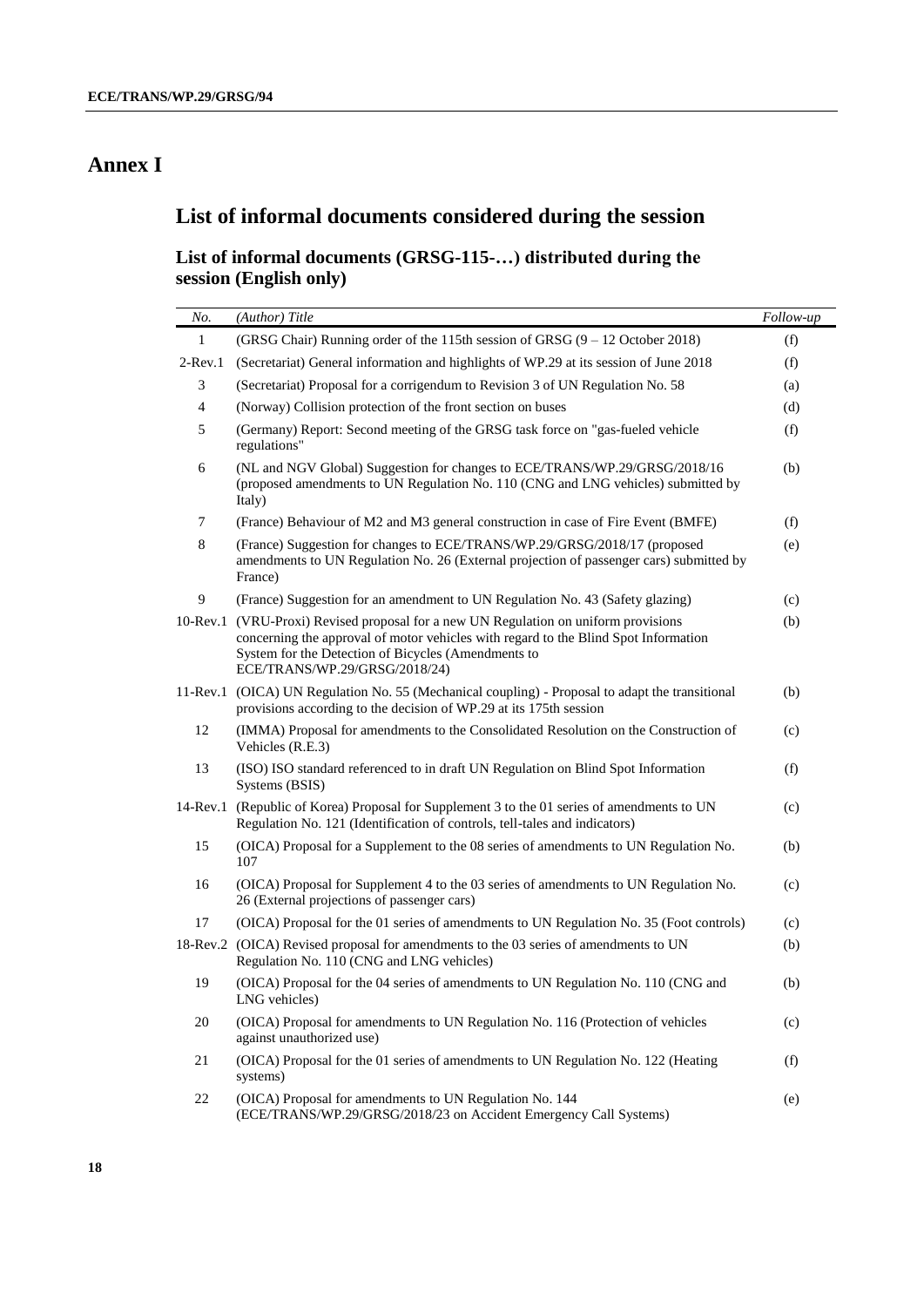| No. | (Author) Title                                                                                                                                                                                                                                                     | Follow-up |
|-----|--------------------------------------------------------------------------------------------------------------------------------------------------------------------------------------------------------------------------------------------------------------------|-----------|
| 23  | (OICA) Proposal for amendments to UN Regulation No. 144 on Accident Emergency Call<br>Systems                                                                                                                                                                      | (e)       |
| 24  | (OICA) Proposal for amendments to ECE/TRANS/WP.29/GRSG/2018/24 (Proposal for a<br>new UN Regulation on uniform provisions concerning the approval of motor vehicles with<br>regard to the Blind Spot Information System for the Detection of Bicycles)             | (e)       |
| 25  | (EC) Draft amendments to UN Regulation No. 93 (Front Underrun Protection)                                                                                                                                                                                          | (e)       |
| 26  | (Italy) Proposal for Supplement 3 to the 07 series of amendments to UN Regulation No.<br>107 (M2 and M3 vehicles)                                                                                                                                                  | (f)       |
|     | 27-Rev.1 (OICA) UN Regulation No. 43 (Safety glazing): OICA proposal to adapt the transitional<br>provisions according to the decision of WP.29 at its 175th session                                                                                               | (b)       |
|     | 28-Rev.1 (OICA) UN Regulation No. 116 (Antitheft devices): OICA proposal to adapt the<br>transitional provisions according to the decision of WP.29 at its 175th session                                                                                           | (b)       |
|     | 29-Rev.1 (OICA) UN Regulation No. 121 (Controls and tell-tales): OICA proposal to adapt the<br>transitional provisions according to the decision of WP.29 at its 175th session                                                                                     | (b)       |
| 30  | (CLEPA) Proposal for amendments to the draft new UN Regulation on uniform provisions<br>concerning the approval of motor vehicles with regard to the Blind Spot Information<br>System for the Detection of Bicycles                                                | (f)       |
| 31  | (CLEPA) Proposal for amendments to the draft new UN Regulation on uniform provisions<br>concerning the approval of motor vehicles with regard to the Blind Spot Information<br>System for the Detection of Bicycles                                                | (f)       |
| 32  | (CLEPA) Proposal for Supplement 4 to the 03 series of amendments of UN Regulation No.<br>26 concerning the approval of vehicles with regard to their external projections                                                                                          | (f)       |
| 33  | (Germany) Regulation on Blind Spot Information System for the Detection of Bicycles -<br>Introduction and summary of changes from the IWG on VRU-Proxi                                                                                                             | (f)       |
| 34  | (EC) Draft amendments to UN Regulation No. 55 (Mechanical couplings)                                                                                                                                                                                               | (c)       |
| 35  | (Republic of Korea) Progress report by PSG IWG                                                                                                                                                                                                                     | (f)       |
| 36  | (Israel) Proposal for amendments to the draft new UN Regulation on uniform provisions<br>concerning the approval of motor vehicles with regard to the Blind Spot Information<br>System for the Detection of Bicycles                                               | (f)       |
| 37  | (Germany) Truck drivers' turning information concept - a psychological approach                                                                                                                                                                                    | (f)       |
| 38  | (India) Comment on document ECE/TRANS/180/Add.6 Proposal for Amendment 2 to the<br>Global Technical Regulation No. 6 (Safety Glazing)                                                                                                                              | (c)       |
| 39  | (VRU-Proxi) Proposal for the 05 series of amendment to UN Regulation No. 46 (Devices<br>for indirect vision)                                                                                                                                                       | (e)       |
| 40  | (Japan) Status report of "Reversing Motion" in VRU-Proxi Informal Working Group                                                                                                                                                                                    | (f)       |
| 41  | (OICA) UN Regulation No. 107 (Uniform provisions concerning the approval of category<br>M2 or M3 vehicles with regard to their general construction) - Draft proposal for a<br>correction in several supplements and series of amendments of UN Regulation No. 107 | (b)       |
| 42  | (Secretariat) ITC-related matters: ITC strategy 2030 - UN management reform update                                                                                                                                                                                 | (f)       |

#### **List of informal documents distributed at previous sessions of GRSG or WP.29**

| No.               | (Author) Title                                                                                                                                            | Follow-up |
|-------------------|-----------------------------------------------------------------------------------------------------------------------------------------------------------|-----------|
| GRSG-113-11-Rev.1 | (France) Lateral Protection Devices (UN Regulation No. 73)                                                                                                | (f)       |
| GRSG-114-05       | (Poland) UN Regulation No. 107 (Uniform provisions concerning the<br>approval of category M2 or M3 vehicles with regard to their general<br>construction) | (f)       |
| GRSG-114-16       | (Italy) Proposal for Supplement 3 to the 07 series of amendments to UN<br>Regulation No. 107 (M2 and M3 vehicles)                                         | (f)       |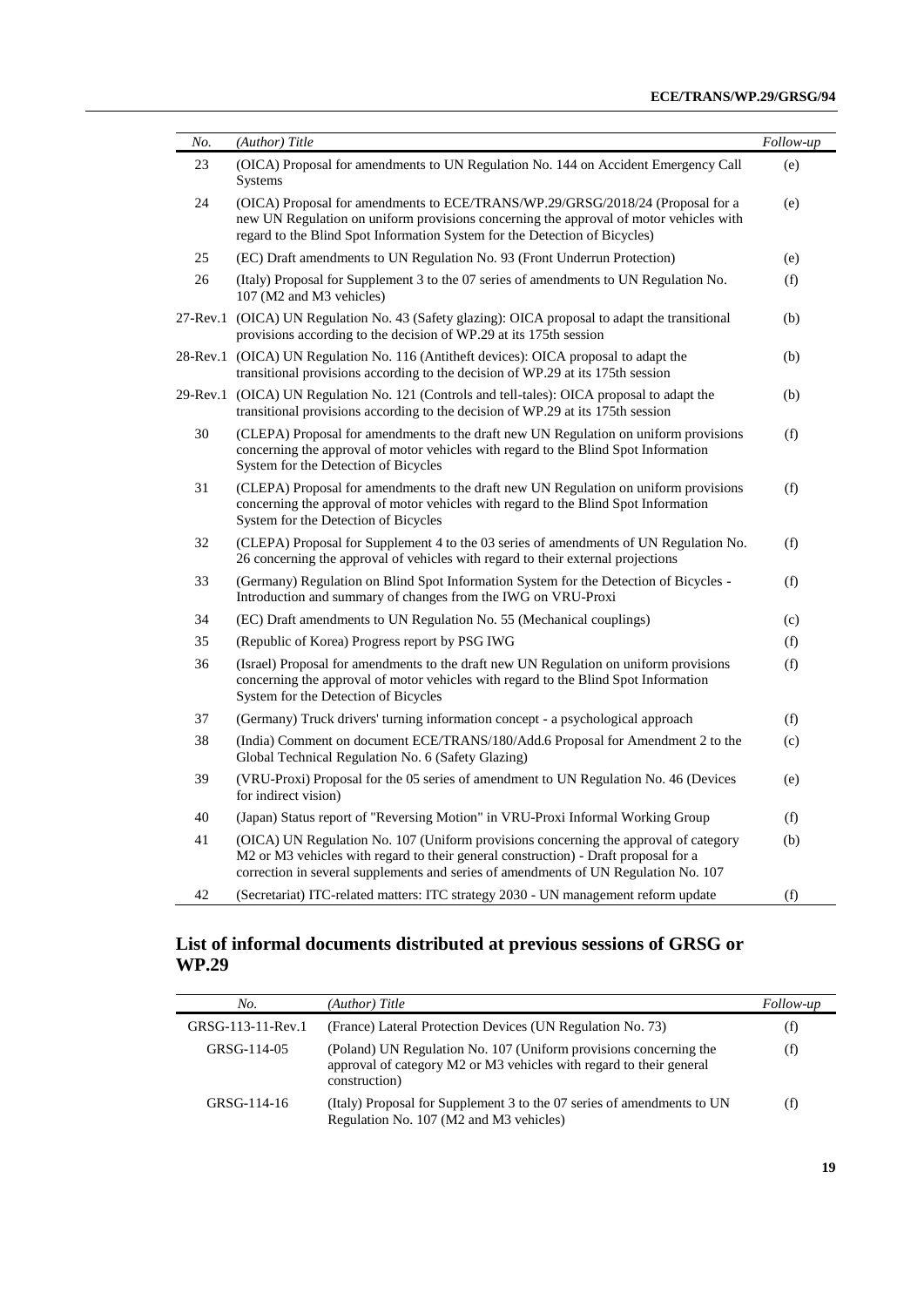#### **ECE/TRANS/WP.29/GRSG/94**

| No.          | (Author) Title                                                                                                                                          | Follow-up |
|--------------|---------------------------------------------------------------------------------------------------------------------------------------------------------|-----------|
| GRSG-114-20  | (India) Comment on ECE/TRANS/WP.29/GRSG/2018/7, Proposal for<br>Supplement 8 to the 01 series of amendments to UN Regulation No. 43<br>(Safety Glazing) | (f)       |
| WP.29-175-30 | (India) Request for authorization to develop an amendment to global<br>technical regulation No. 6 (Safety Glazing)                                      | (f)       |

#### *Notes:*

(a) Adopted/endorsed with no change for consideration at WP.29.

(b) Adopted/endorsed with changes for consideration at WP.29.

(c) Resume consideration on the basis of an official document.

(d) Keep as a reference document/continue consideration.

(e) Revised proposal for the next session.

(f) Consideration completed or to be superseded.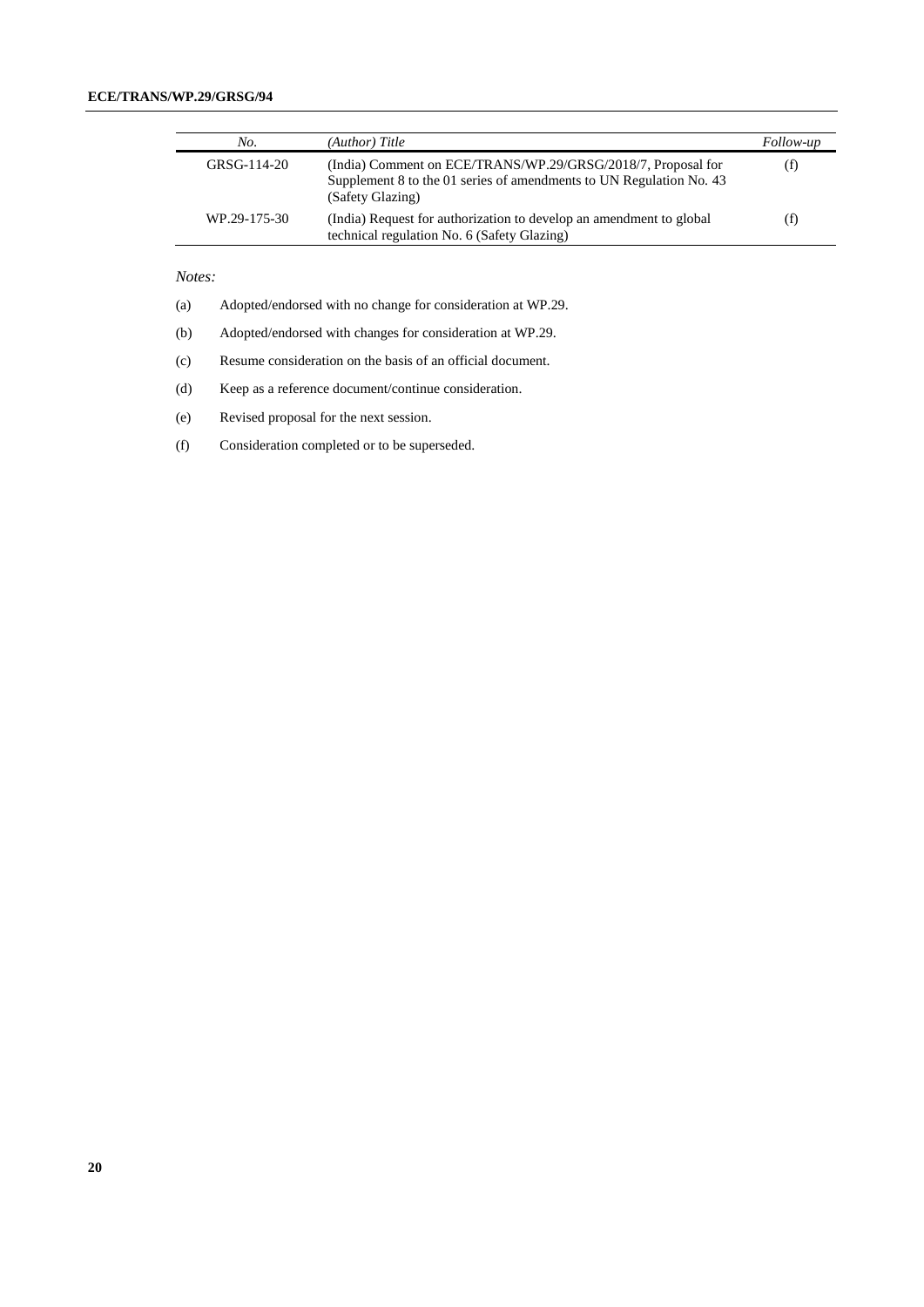### **Annex II**

### **Amendments to ECE/TRANS/WP.29/GRSG/2018/24 on new draft UN Regulation on BSIS (para. 26)**

*Paragraph 1.1.,* amend to read:

"1.1. This Regulation applies to the blind spot information system of vehicles of categories  $N_2$  ( $> 8$  t of technically permissible maximum mass) and  $N_3$ . Vehicles of categories  $N_2 \leq 8$  t of technically permissible maximum **mass), M<sup>2</sup> and M<sup>3</sup>** may be approved at the request of the manufacturer."

*Paragraph 2.14., replace "forwardmost point" by "foremost point".* 

*Paragraph 2.12.,* replace "ISO [WD]" by "ISO [CD]".

*Paragraph 2.15.,* amend to read:

"2.15. "*First point of information*" means … taking into account **the moving speed of the vehicle plus an additional distance if the impact position is lower than 6 m**."

*Paragraph 5.3.1.,* amend to read:

"5.3.1. The BSIS shall … according to paragraph 6.6.

**The BSIS shall warn the driver, by means of an optical signal, acoustical signal, haptic signal or any combination of these signals, when the risk of a collision increases.**

An optical **information** signal shall be … towards the bicycle trajectory."

*Paragraph 5.3.2.,* replace "ISO [WD]" by "ISO [CD]".

*Paragraph 5.4.2.,* amend to read:

"5.4.2. The device emitting the information signal shall be located **at the near side at a** horizontal angle greater than 30° towards an axis parallel to the longitudinal median plane of the vehicle and going through the ocular reference point. **If the driver's seating position is located on the near side of the vehicle, this value may be reduced**."

*Paragraph 5.5.2.,* amend to read:

"5.5.2. It shall be easily understandable for the driver to relate the warning signal to the potential collision. **In case the warning signal is an optical signal this signal shall also be visible by daylight and at night**."

*Paragraph 6.5.5.,* amend to read:

"6.5.5. Do not operate the **direction indicators** during the test."

*Paragraph 6.5.10.,* amend to read:

"6.5.10. The test is passed …

For vehicle speeds up … collision point as specified in Appendix 1, Figure 1. For vehicle speeds between 5 and 10 km/h, the value  $d_c$  shall be 5 m.

For vehicle speeds above … as specified in Appendix 1, Table 2."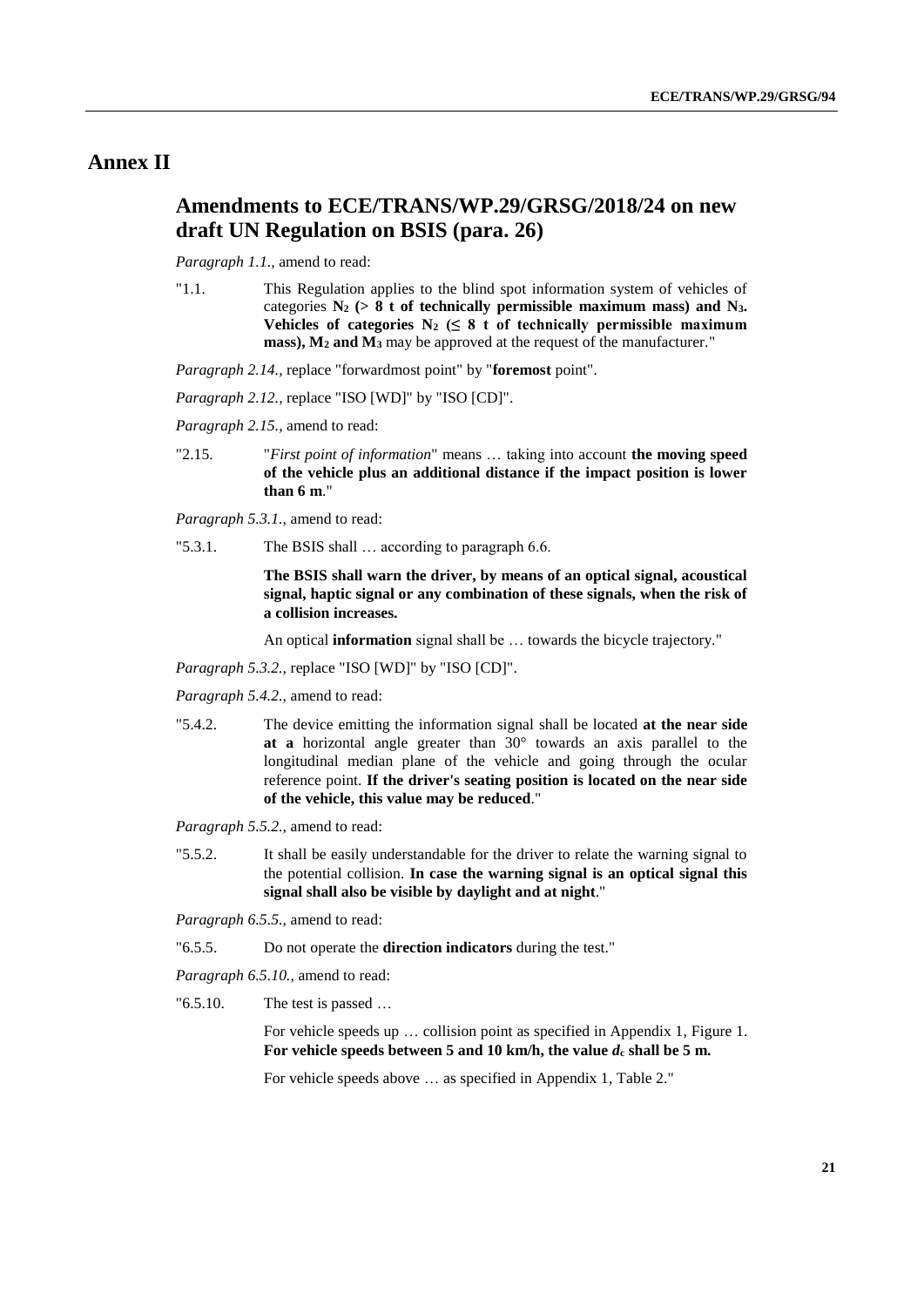*Appendix 1, Table 1, the explanation of variable d<sub>d</sub>, amend to read:* 

"*d*<sup>d</sup> vehicle position at first point of information (*d*c**+(6m-Impact Position**)+11.11 m for vehicle speeds of 10 km/h and  $d_c+(6m-Impack)$ **Position)+**22.22 m for vehicle speeds of 20 km/h)"

Insert a new Annex 3, to read:

#### **"Annex 3**

### **Procedure to define performance requirements for test cases other than those shown in the test case table**

**According to paragraph 6.5.9., the Technical Service may test other test cases than those shown in Table 1, Appendix 1. In this case, the Technical Service is obliged to verify that the selected parameter combination would lead to a critical situation. As a guidance for this, the following procedure assists in specifying the performance requirements.**

 $d_a$  – the value  $d_a$  is used for synchronization between vehicle and bicycle movement. It **is computed by multiplying 8 seconds of constant speed travel with the bicycle speed as specified in the table:**

$$
d_{\rm a}=8{\rm s}\cdot v_{\rm Bicycle}
$$

 $d_b$  – the value  $d_b$  is used for synchronization between vehicle and bicycle movement. It **is composed of three parts. The first part corresponds to 8 seconds of constant travel of the truck:** 

$$
d_{\rm b,1}=8s\cdot v_{\rm Vehicle}
$$

**The second part shifts the synchronization by taking into account the impact position of the bicycle. It is given using the Impact Location** *L***:**

$$
d_{\mathrm{b},2}=L
$$

**The third part then takes into account the longer travel of the truck due to negotiating a constant radius turn towards the collision point rather than just going straight ahead as the bicycle does.**

**The turn segment is approximated by a constant radius circle that ends as soon as the**  desired lateral displacement is achieved. Therefore  $d<sub>b</sub>$  needs to be shifted by the **difference distance between straight and turning.**

It can be calculated using the turn radius  $R$ , the lateral displacement  $Y=d_{\text{lateral}} + 0.25$  m **(distance bicycle centreline to vehicle edge) and the impact location** *L***.**

$$
d_{b,3} = R \cdot \cos^{-1} \left( \frac{R - Y}{R} \right) - \sqrt{R^2 - (R - Y)^2}
$$

The final value for  $d_b$  is  $d_{b,1}$  minus the other two parts  $d_{b,2}$  and  $d_{b,3}$ :

$$
d_b = 8s \cdot \nu_{\text{Vehicle}} - L - R \cos^{-1}\left(\frac{R-Y}{R}\right) + \sqrt{R^2 - (R-Y)^2}
$$

**The value** *d***<sup>c</sup> defines the last point of information. For vehicle speeds of 10 km/h and higher, it is the maximum of two values:**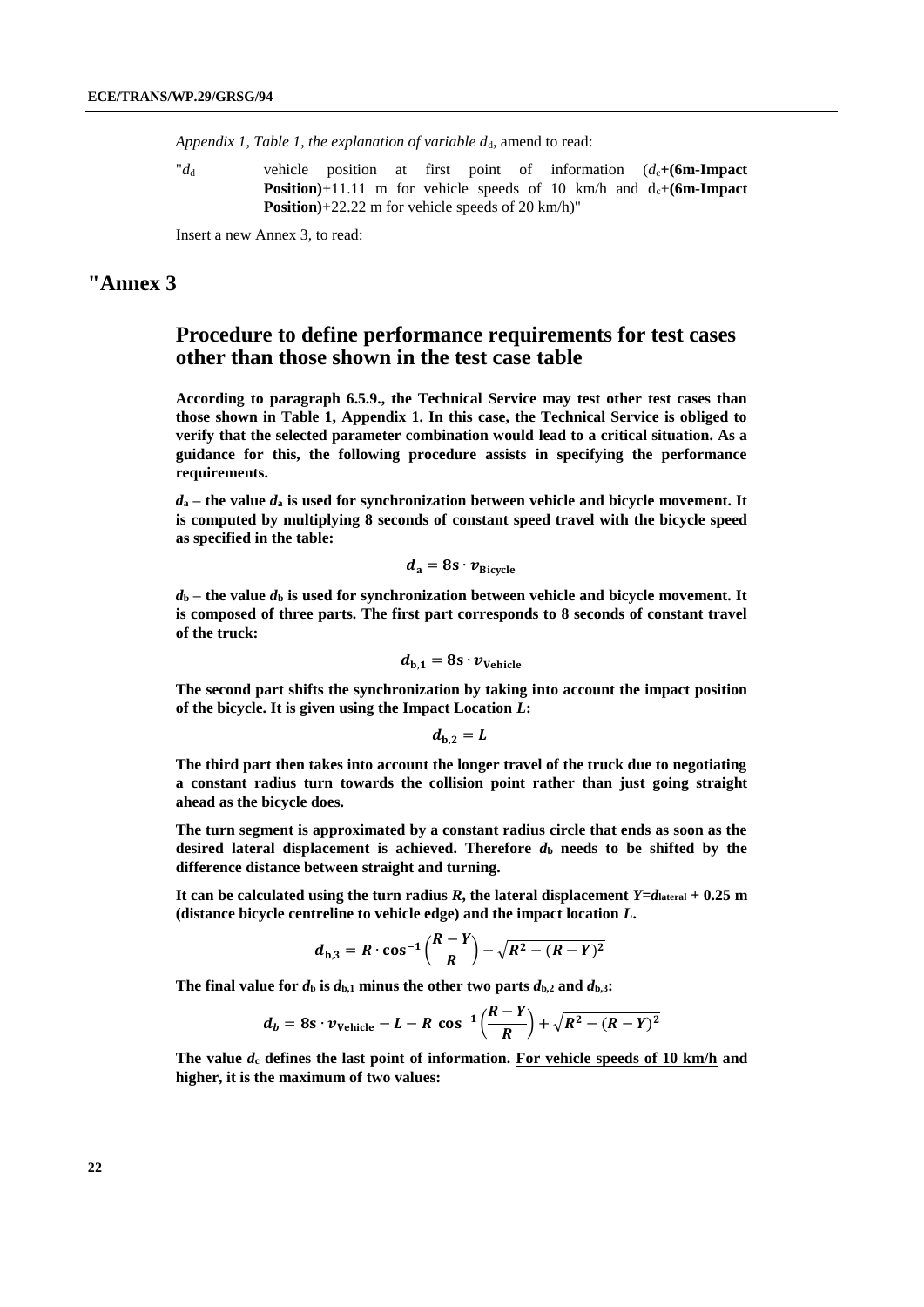**the first value has been derived from physical test runs and characterizes at what distance from the collision point the heavy vehicle turn is started at the earliest and by turning towards the outside, the value is:**

$$
15 \text{ m.}
$$

**The second value is the stopping distance, considering reaction time and the brake deceleration** *a***, using the parameters deceleration and reaction time (5 m/s² and 1.4 seconds, respectively):**

$$
d_{\text{Stop}} = v_{\text{vehicle}} \cdot t_{\text{react}} + \frac{v_{\text{Vehicle}}^2}{2 |a|}
$$

**Therefore,** *d***<sup>c</sup> is defined by**

$$
d_{c} = MAX\left(15 \text{ m}; \nu_{\text{vehicle}} \cdot t_{\text{react}} + \frac{\nu_{\text{Vehicle}}^{2}}{2|a|}\right)
$$

**For vehicle speeds below 5 km/h, it is sufficient if the information signal is given at a distance corresponding to a TTC value of 1.4 seconds (similar to the static tests), and**  for vehicle speeds above 5 and below 10 km/h, the value  $d_c$  is reduced to 5 m.

**Finally,**  $d_d$  **is the first point of information. It can be calculated by adding the distance** corresponding to 4 seconds of vehicle travel time to  $d_c$  and correcting for the impact **position in case the impact position is not 6 m:**

$$
d_d = d_c + 4s \cdot v_{\text{Vehicle}} + (6m - Impact Position).
$$

**These formulas allow to completely populate Table 1 in Appendix 1 for test cases other than those defined there**."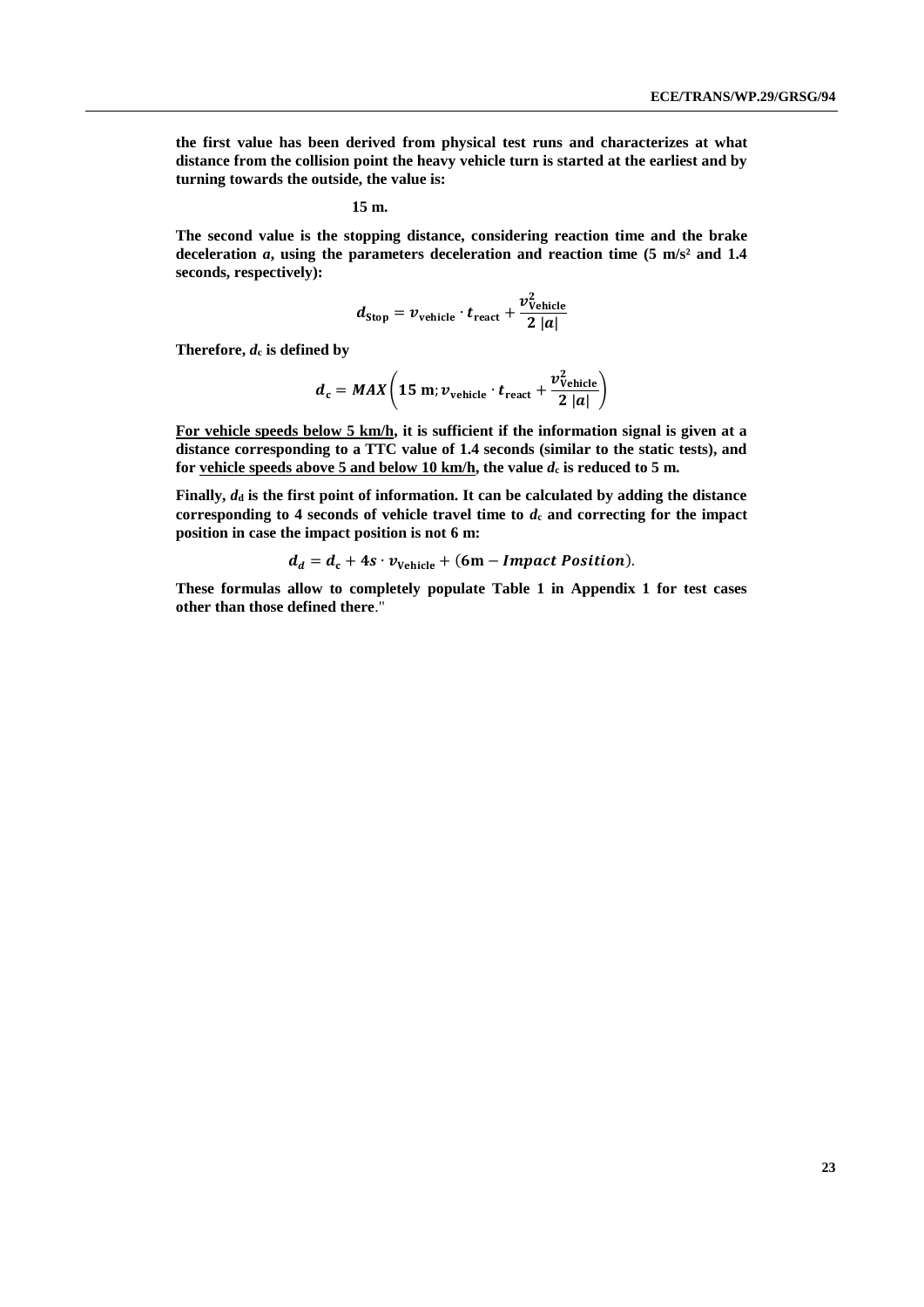#### **Annex III**

### **Draft Supplement 2 to the 03 series of amendments to UN Regulation No. 110 (CNG and LNG vehicles) (paras. 37-39)**

*Paragraphs 4.32. and 4.33.*, amend to read:

- "4.32. *"Gas injector"* means a device for introducing gaseous fuel into the engine or associated intake system. **A gas injector shall be considered as a gas flow adjuster.**
- 4.33. *"Gas flow adjuster"* means a gas flow restricting device, installed downstream of a pressure regulator, controlling gas flow to the engine. **The function of a gas flow adjuster can be performed by another component (e.g. gas injector).**"

*Paragraph 4.56.*, amend to read:

"4.56. *"Finished cylinders"* means completed cylinders that are ready for use, typical of normal production, complete with identification marks and external coating including integral insulation **and/or protection** specified by the manufacturer **on the design drawing for the cylinder**.

*Insert a new definition 4.78.,* to read:

- "**4.78.** *"Certified cylinder"* **means a finished cylinder that complies with the tests described in this Regulation for finished cylinders and is approved**."
- *Annex 3A, paragraphs 4.1.2. to 4.1.4.2.,* amend to read:
- "4.1.2. Use of cylinders

The service conditions … may safely be used to:

- (a) Manufacturers of cylinders;
- (b) Owners of **certified** cylinders;
- 
- 4.1.3. Service life

The service life for which **certified** cylinders are safe … be 20 years.

4.1.4. Periodic requalification

Recommendations for periodic requalification by visual inspection or testing during the service life shall be provided by the **cylinder manufacturer** on the basis of use under service conditions specified herein. Each **certified** cylinder shall be visually inspected at least every 48 months after the date of its entry into service on the vehicle (vehicle registration), and at the time of any reinstallation, for external damage and deterioration. **It is suggested to visually inspect under the support straps as well.** The visual inspection shall be performed by a competent agency approved or recognized by the Regulatory Authority, **in consideration of** the manufacturer's specifications: **Certified cylinders** without label containing mandatory information or with labels containing mandatory information that are illegible in any way shall be removed from service. If the **certified** cylinder can be positively identified by manufacturer and serial number, a replacement label may be applied, allowing the **certified** cylinder to remain in service. **Contracting Parties requiring a more frequent (than every 48 months) or more stringent**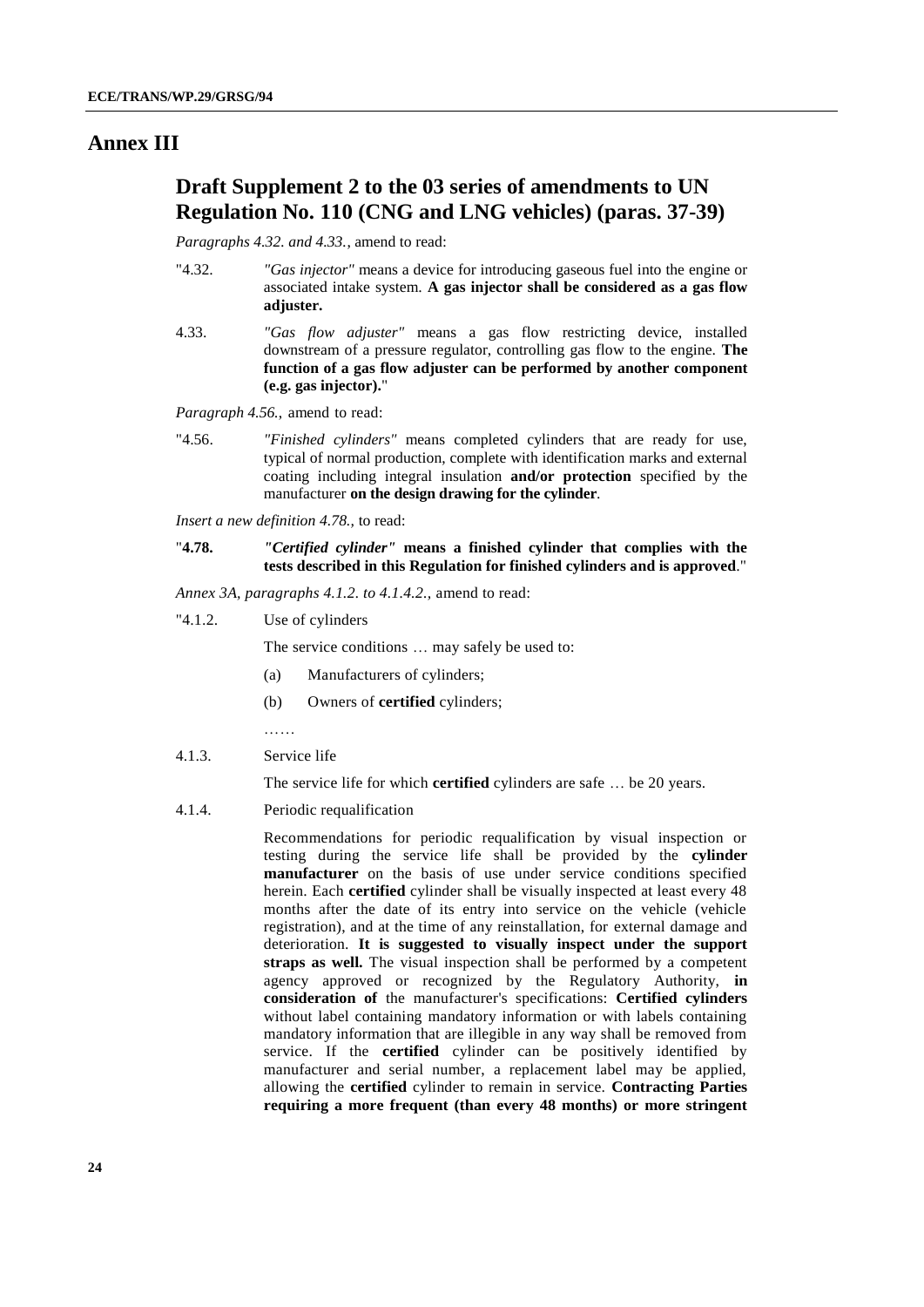**periodic requalification of cylinders may do so in accordance with the national or regional requirements**."

4.1.4.1. **Certified cylinders** involved in collisions

**Certified cylinders that** have been … having jurisdiction. A **certified** cylinder that has not experienced … otherwise the **certified** cylinder shall be returned to the manufacturer for evaluation.

4.1.4.2. Cylinders involved in fires

**Certified cylinders that** have been subject to the action of fire shall be reinspected by an agency authorized by the manufacturer, or condemned and removed from service."

*Annex 3A*

*Paragraph 6 .12.,* amend to read:

"6.12. Exterior environmental protection

The exterior of ……

(c) A protective coating …… A.9. (Appendix A to this annex).

Any coatings **or protections** applied to cylinders shall be such that the application process does not adversely affect the mechanical properties of the cylinder. The coating **or protection** shall be designed to facilitate subsequent in service inspection and the manufacturer shall provide guidance on coating **or protection** treatment during such inspection to ensure the continued integrity of the cylinder.

Manufacturers are advised …… Appendix H to this annex."

- *Paragraph 10.7.1.*, amend to read:
- "10.7.1. General

Cylinder design qualification tests shall be in accordance with the requirements of paragraphs 8.6., 10.7.2., 10.7.3., **10.7.4. and 10.7.5**. of this annex, except that the LBB performance in paragraph 8.6.10. above is not required."

*Add a new paragraph 10.7.5.*, to read:

#### "**10.7.5. Impact damage test**

**One or more finished cylinders shall be subjected to an impact damage test according to Appendix A, paragraph A.20."**

*Paragraph 6.17., Table 6.7 (Change of design), twelfth row*, in the first column replace "Dome shape" by "Dome **design**" and in the eighth column insert the figure "**X\*\*** " including a new note\*\* to read: "**\*\* Drop test A.20 only required for CNG3 and CNG4 designs**".

*Annex 3A, Appendix A, paragraph A.17.*, amend to read:

"A.17. Composite flaw tolerance tests

For type CNG-2, CNG-3 and CNG-4 designs only, one finished cylinder, complete with protective coating, **a flaw tolerance test shall be performed on the cylindrical wall as well as on the minimum composite wall thickness of the weakest part(s) of the container as identified by an appropriate stress analysis as determined in Annex 3A, Appendix F, paragraph F.1. or full scale tests on finished cylinders.** The flaws shall be cut in the longitudinal direction into the composite. The flaws shall be greater than the visual inspection limits as specified by the manufacturer.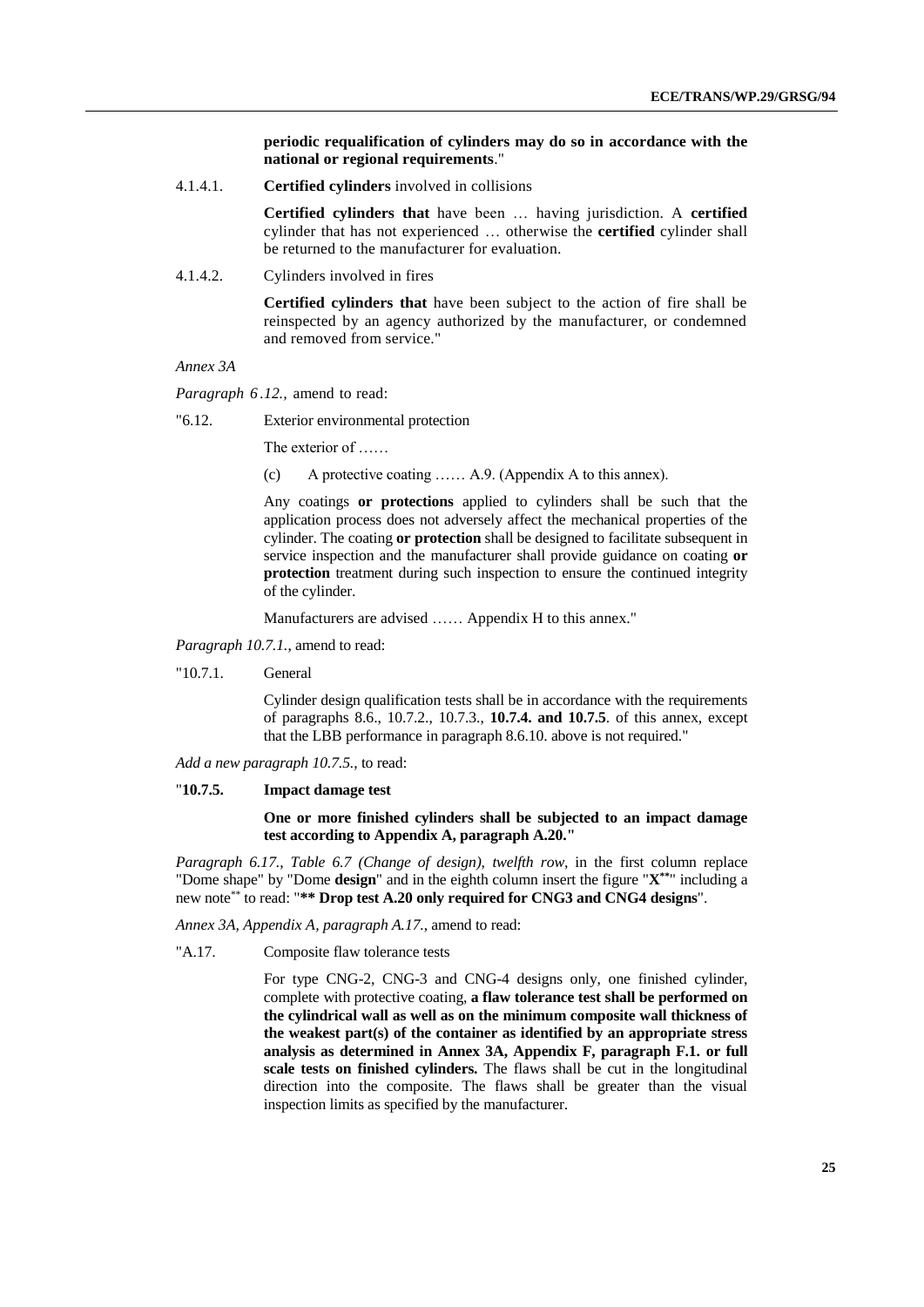The flawed cylinder shall then …… be destroyed."

#### *Annex 3B, paragraph 2.1.3*., amend to read:

"2.1.3. Periodic requalification

Recommendations for periodic requalification by visual inspection or testing during the service life shall be provided by the **tank manufacturer** on the basis of use under service conditions specified herein. Each tank shall be visually inspected at least every 120 months after the date of its entry into service on the vehicle (vehicle registration), and at the time of any reinstallation, for external damage and deterioration. **It is suggested to visually inspect under the support straps as well.** The visual inspection shall be performed by a Technical Service designated or recognized by the Type Approval Authority, **in consideration of** the manufacturer's specifications: tanks without label containing mandatory information, or with labels containing mandatory information that are illegible in any way shall be removed from service. If the tank can be positively identified by manufacturer and serial number, a replacement label may be applied, allowing the tank to remain in service. **Contracting Parties requiring a more frequent (than every 120 months) or more stringent periodic requalification of tanks may do so in accordance with the national or regional requirements.**"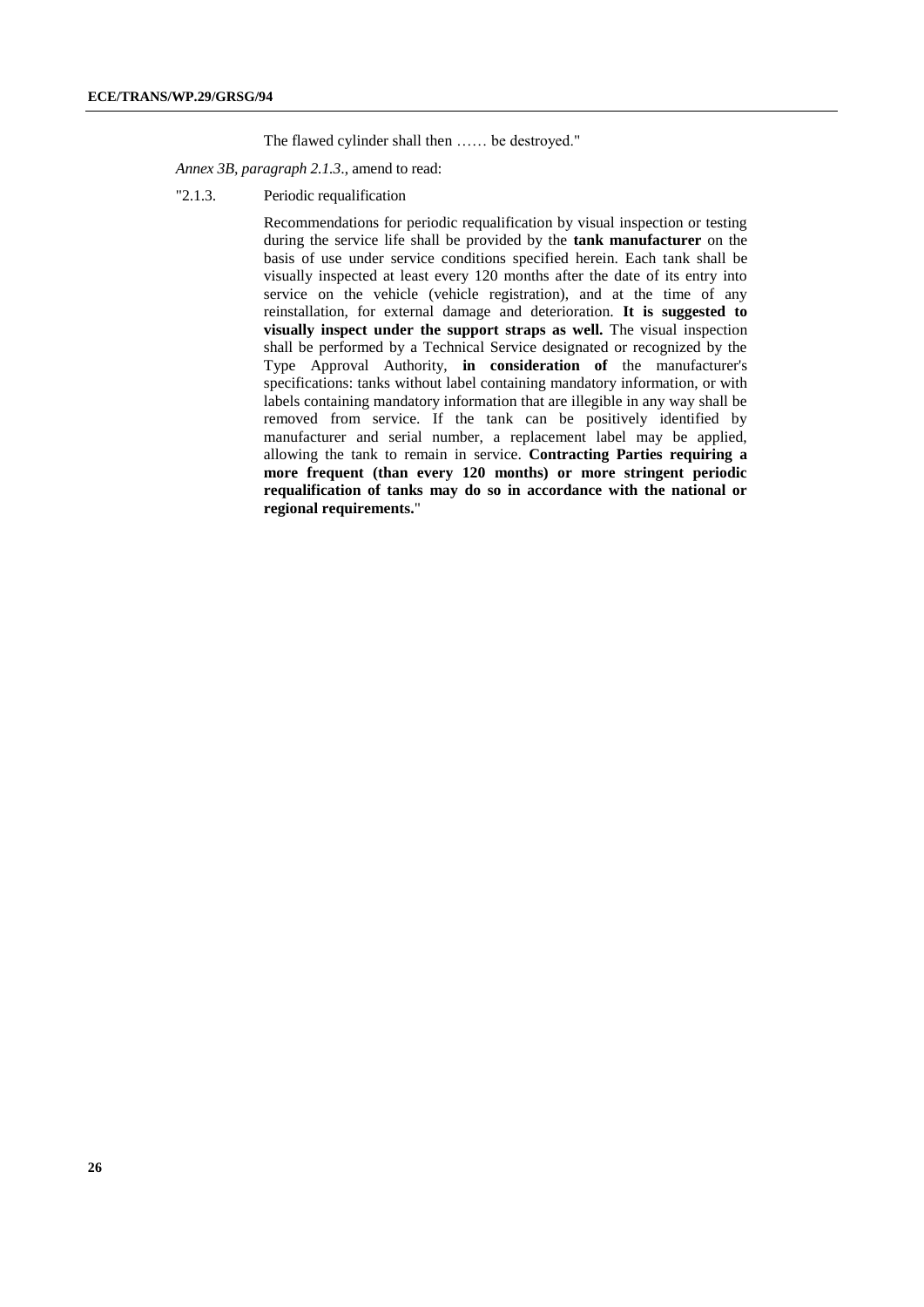### **Annex IV**

### **Draft Supplement 5 to UN Regulation No. 122 (Heating systems) (para. 54)**

*Paragraph 5.3.*, amend to read:

"5.3. Vehicle Installation Requirements for Combustion Heaters**, Electric Heaters and Heat Pump Heating Systems**."

*Paragraph 6.1.5.*, amend to read:

"6.1.5. "*Electric heater"* means a device using electric energy from an onboard or external source to increase the temperature of the interior of the vehicle. Electrical devices which are installed in addition to the main heating system **and whose main function is not to heat the interior of the vehicle** are not considered as electric heaters according to this Regulation. **For example**, electric devices installed in components for the sole purpose of heating that component are not considered as electric heaters according to this Regulation."

*Add a new paragraph 6.1.6.*, to read:

"**6.1.6. "***Heat pump heating system"* **means any type of thermodynamic heating device deemed to make use of renewable energy that draws calories from one environment (air or water) in order to transfer them to another with a view to increasing the temperature of the interior of the vehicle. Heat pump heating systems which are installed in addition to the main heating system and whose main function is not to heat the interior of the vehicle are not considered as heat pump heating systems according to this Regulation**."

*Paragraph 6.2.1., the table*, add a new row, to read:

"

| Heating system   | Vehicle category Air quality | Annex 4    | Annex 5<br>Temperature | Annex 6<br>Exhaust | Annex 8<br>LPG safety |
|------------------|------------------------------|------------|------------------------|--------------------|-----------------------|
| $\cdots$         | $\cdots$                     | $\cdots$   | $\cdots$               | $\cdots$           | $\cdots$              |
| <b>Heat pump</b> | M                            | <b>Yes</b> | <b>Yes</b>             |                    |                       |
|                  | N                            | Yes        | <b>Yes</b>             |                    |                       |
|                  | $\Omega$                     | Yes        | <b>Yes</b>             |                    |                       |

*Insert new paragraphs 12. and 12.1.*, to read:

#### **"12. TRANSITIONAL PROVISIONS**

**12.1. Until 31 December 2019, Supplement 5 to this Regulation may not apply to extensions of approvals that were originally granted prior to the entry into force of Supplement 5."**

"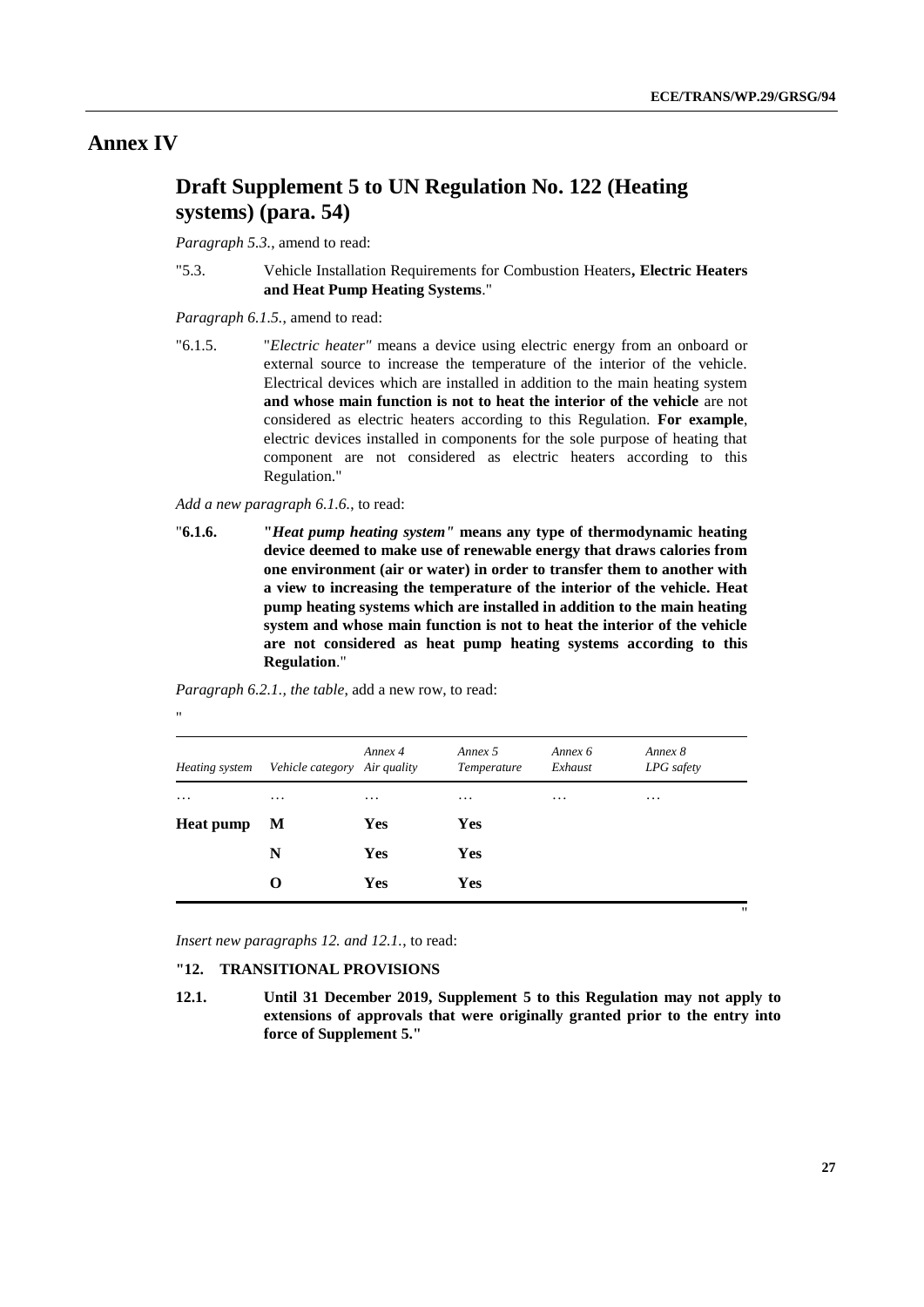### **Annex V**

### **Corrigendum 1 to Revision 3 of UN Regulation No. 58 (Rear underrun protection) (para. 64)**

*Annex 1 (Communication)*

*Items 1 and 2*, correct to read:

- "1. Trade name or mark of **device**
- 2*.* **Device** type"

*Item 6,* correct to read (French version only):

"6. Essai effectué sur un véhicule/sur des parties représentatives du châssis d'un véhicule<sup>2</sup> "

*Annex 4 (Arrangements of approval marks), Model B*, correct the text to read:

"The above approval mark affixed … and UN Regulation No. 31 **also included the 03 series of amendments**."